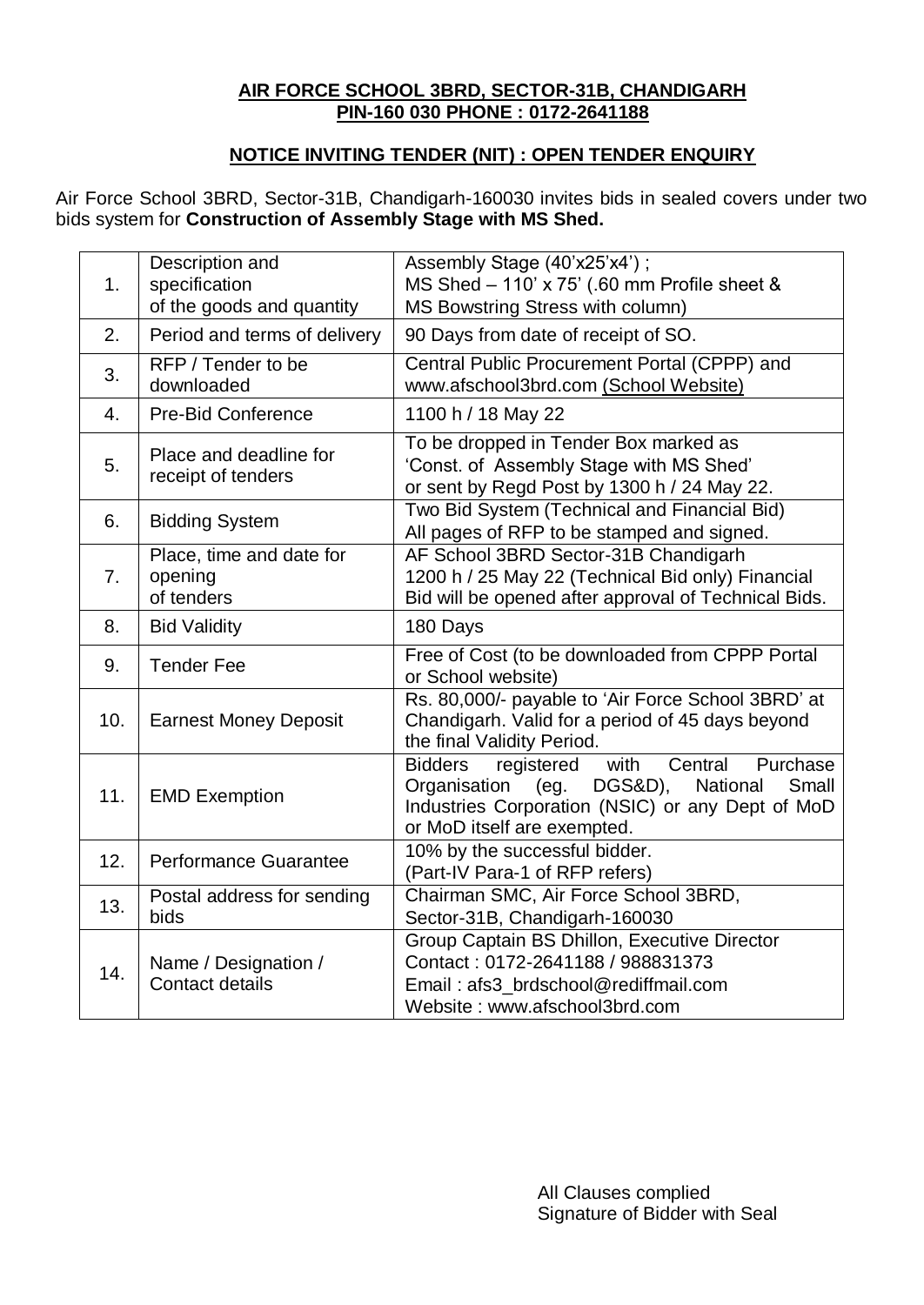Tele: 0172-26441188

Air Force School 3BRD Sector-31B, Chandigarh-160030

3BRD/2633/1/ED(TyBM) 11 May 2022

\_\_\_\_\_\_\_\_\_\_\_\_\_\_\_\_\_\_\_\_\_\_ \_\_\_\_\_\_\_\_\_\_\_\_\_\_\_\_\_\_\_\_\_\_ \_\_\_\_\_\_\_\_\_\_\_\_\_\_\_\_\_\_\_\_\_\_ \_\_\_\_\_\_\_\_\_\_\_\_\_\_\_\_\_\_\_\_\_\_

#### **REQUEST FOR PROPOSAL (RFP) INVITATION OF BIDS FOR CONSTRUCTION OF ASSEMBLY STAGE WITH MS SHED AT AIR FORCE SCHOOL 3 BRD CHANDIGARH**

#### **RFP NO. : 3BRD/AFS/OTE/01/2022-23 DATED 11 MAY 22**

1. Air Force School 3BRD Chandigarh invites Bids for **Construction of Assembly Stage with MS Shed (Bowstring Truss).**

2. **Air Force School 3BRD Chandigarh as Buyer is interested in construction of Assembly Stage with MS Shed (Bowstring Truss) with design / structural dimensions as mentioned in Part II of RFP.** Bids in sealed cover are invited from authorised and competent firms for supply of services/goods listed in Part II of this RFP. Please super-scribe the above mentioned title, RFP number and date of opening of the bids on the sealed cover / envelope to avoid the Bid being declared invalid.

3. The address and contact numbers for sending Bids or seeking clarifications regarding this RFP are given below.

| (a) | Bids/queries to be addressed to             | Chairman School Management Committee                                                             |
|-----|---------------------------------------------|--------------------------------------------------------------------------------------------------|
| (b) | Postal address for sending the Bids         | Air Force School 3 BRD<br>Sector-31B, Chandigarh (UT)<br>Pin-160030                              |
| (c) | Name / Designation of the Contact<br>Person | <b>Group Captain BS Dhillon</b><br><b>Executive Director</b><br>Air Force School 3BRD Chandigarh |
| (d) | Tele number of contact personnel            | 0172-2641188 / 988831373                                                                         |
| (d) | E-Mail IDs of contact personnel             | afs3 brdschool@rediffmail.com                                                                    |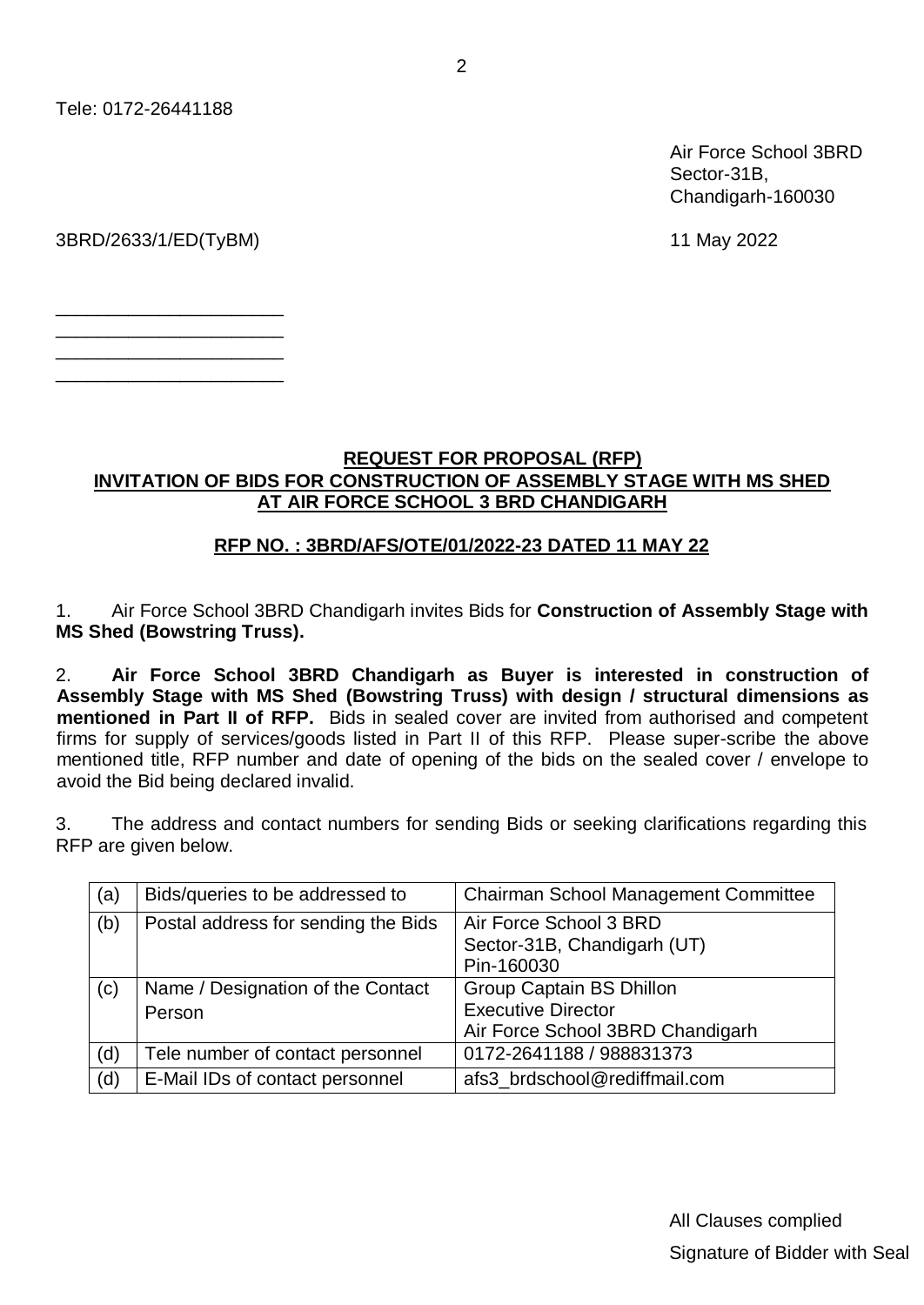4. This RFP is divided into five Parts as following.

(a) **Part I.** Contains General Information and Instructions for the Bidders about the RFP such as the time, place of submission and opening of tenders, returnable Bid form, validity period of tenders, etc.

(b) **Part II.** Contains Essential Details of items/services required, such as the Schedule of Requirements (SOR), Technical Specifications, Period of contract and Delivery Period.

(c) **Part III.** Contains Special Conditions applicable to this RFP and which will also form part of the Contract with the successful Bidder.

(d) **Part IV.** Contains Special Conditions of RFP, which will form part of the Contract with the successful Bidder.

(e) **Part V.** Contains Evaluation Criteria, Format for Price Bids along with layout.

5. This RFP is being issued with no financial commitment and the Buyer reserves the right to change or vary any part thereof at any stage. Buyer also reserves the right to withdraw the RFP, should it become necessary at any stage.

6. **Pre-Bid Conference.** A pre-bid conference has been planned at **1100 hrs on 18 MAY 2022 at Air Force School 3BRD Sector-31 B Chandigarh**. All the firms are requested to route their representative, duly authorized in writing (on firms letter head) to attend the above meeting as per schedule. The bidder may clarify his doubt on any part of the RFP, manner of submission of bids etc. during the meeting. The meeting will also enable the bidder to understand the nature of work requisitioned in the RFP, area to be covered and assessment of accessories required for undertaking the work, various terms and conditions of the RFP. In case the scheduled date of meeting is declared as a government holiday to any unforeseen circumstances, then the meeting will be conducted on the next working day at the same place and time. Please note that the meeting will be conducted as per schedule and request for change of date will not be entertained. Expenditure for visiting the School for attending pre-bid meeting will be borne by the bidders.

7. All are requested to indicate your acceptance of the above offer based on the terms and conditions as given out in the succeeding paragraphs.

(BS Dhillon) Group Captain Executive Director Air Force School 3BRD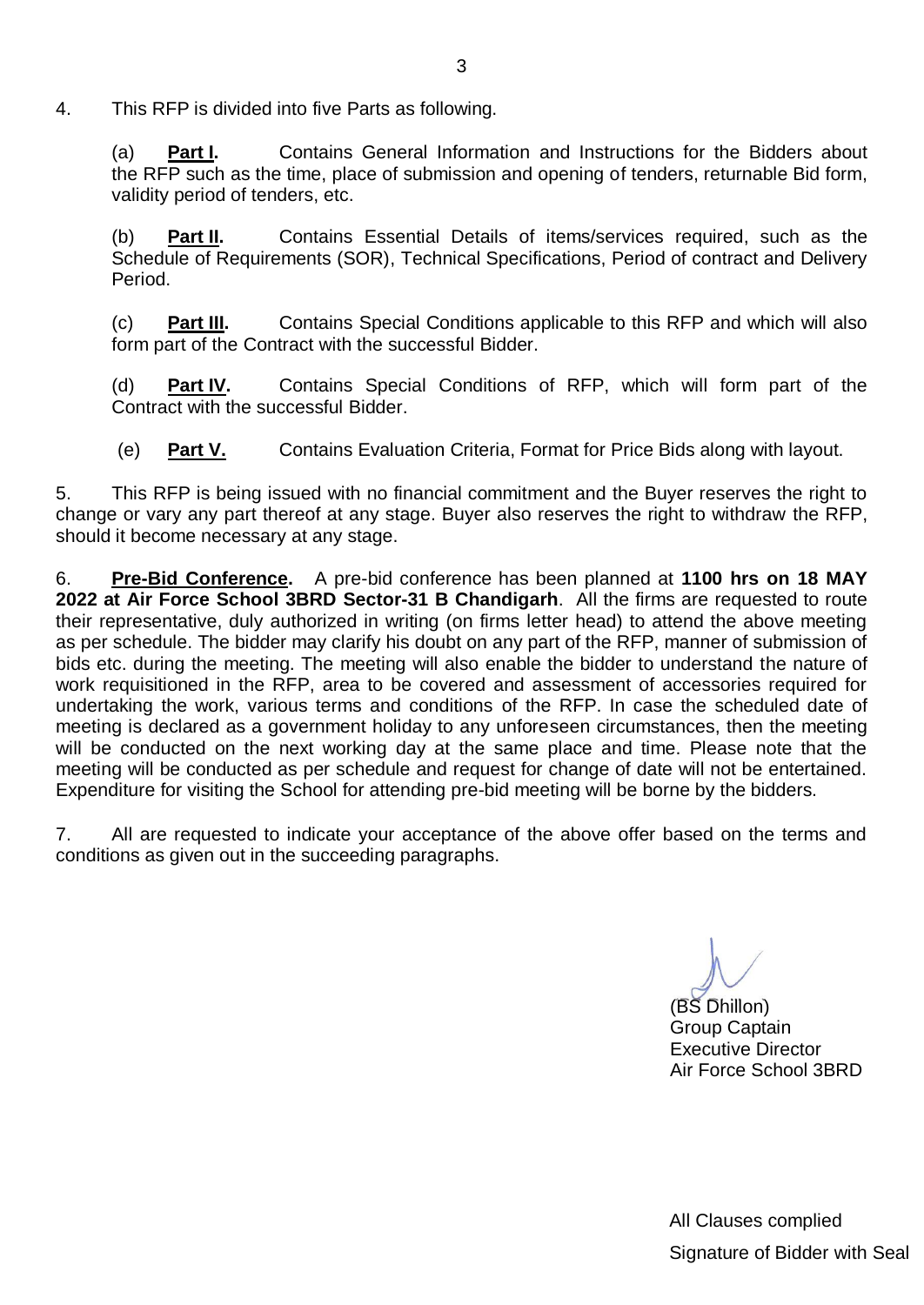## **Part-I- General information**

1. The Bidder means the individual or partners or the company who participate in this tender and submits its Bid. The Bidder will be bound by the details furnished by him / her to this office while submitting the tender or at a subsequent stage. In case any of such documents furnished by him / her is found to be false at any stage, it would be deemed to be a breach of terms of contract making him/her liable for legal action, besides termination of contract.

2. **Last Date and Time for Depositing the Bids.** The sealed Bids (Technical and Commercial) should be deposited / reach by **1300h on 24 May 22** The responsibility to ensure this lies with the Bidder.

3. **Manner of Depositing the Bids.** The Technical and Commercial Bid duly super-scribed should either be dropped in the Tender Box **marked with subject** RFP, kept at the **Main Gate (Guard Post) of Air Force School 3BRD, Sector-31B, Chandigarh-160030** or sent by registered post at the address provided so as to reach by the due date and time. Late tenders will not be considered. No responsibility will be taken for postal delays or non-delivery / non-receipt of Bid documents. Bids sent by FAX or e-mail will not be considered (unless they have been specifically called for by these modes due to urgency).

#### (a) **A prospective bidder is to annex separate Technical Bid as per Appendix-A to the RFP along with relevant documents as deemed necessary.**

(b) **Price Bid as per Appendix-B to the RFP and any other documents** as deemed necessary, are to be sealed separately.

(c) Both the sealed covers as mentioned at (a) & (b) above are to put into one single envelope **along with Bid Declaration Certificate (Appx "D")** and sealed again. The envelope may be dropped in the Tender Box placed for the purpose at the location mentioned at para 4 below or are to be sent by Registered Post only, to the addressee as mentioned above, clearly mentioning Bid document for "**Construction of Assembly Stage with MS Shed at AF School 3BRD**" on the top of the envelope.

4. **Place of opening of the Bids.** The tenders will be opened at **Air Force School, 3BRD Chandigarh at 1200 h on 25 May 22 by a committee in the presence of the bidders who wish to present.** If due to any exigency, the due date for opening the Bids is declared a closed holiday, the Bids will be opened on the next working day at the same time or on any other day/time, as intimated by the Buyer. **The Technical Bids will be opened and evaluated in the first instance**. At the second stage, the Commercial Bids of only those firms will be opened for further evaluation and ranking, whose Technical Bids are found compliant / suitable (accepted) by a Technical Evaluation Committee constituted by the Buyer. The Bidders may depute their representatives, duly authorized in writing, on firm's letter head, to attend the opening of Bids on the due date and time. Tender Compliance Statement compiled by all Bidders will be read out in the presence of the representatives of all the Bidders. This event will not be postponed due to non-presence of Bidder"s representative(s). **Date of opening of the Commercial Bill will be intimated subsequently after acceptance of the Technical Bids.**

All Clauses complied 5. **Location of the Tender Box.** Quotations are to be dropped in quotation box superscribed as **"Quotation for Construction of Assembly Stage with MS Shed"** at **Main Guard Rooms, Air Force School 3BRD Sector 31-B Chandigarh**. Only those Bids that are found in the tender box will be opened. Bids dropped in the wrong Tender Box will be rendered invalid.

Signature of Bidder with Seal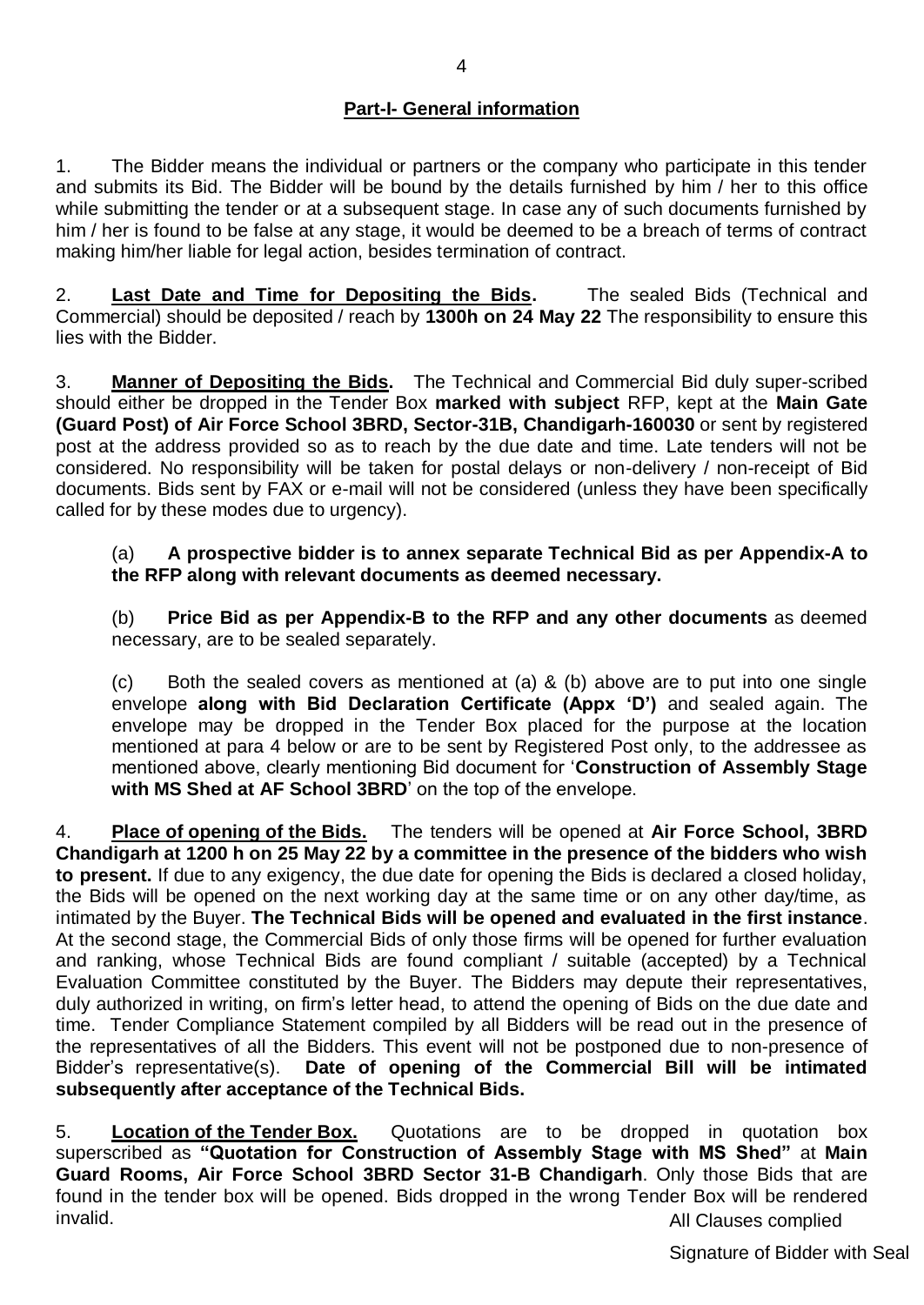6. **Forwarding of Bids.** Bids should be forwarded by the Bidders under their original memo/letter pad inter alia furnishing details like GST Number, Bank address with NEFT Account if applicable, etc. and complete postal & e-mail address of their office.

7. **Clarification regarding contents of the RFP.** A prospective bidder who required clarification regarding the contents of the bidding documents **shall notify to the Buyer in writing about the clarifications sought not later than 03 (three) days prior to the date of opening** of the Bids. Copies of the query and clarification by the purchaser will be sent all the prospective bidders who have received the Bidding documents.

8. **Modification and Withdrawal of Bids.** A bidder may modify or withdraw his bid after submission, provided that the written notice of modification is received by the Buyer prior to deadline prescribed for submission of bids. A withdrawal notice may be sent by FAX but it should be followed by a signed confirmation copy to be sent by post and such signed confirmation should reach the purchaser not later than the deadline for submission of bids. No bid shall be modified after the deadline for submission of bids. No bid may be withdrawn in the interval between the deadline for submission of bids and expiration of the period of bid validity specified. Withdrawal of a bid during this period will result in Bidder"s forfeiture of bid security.

9. **Clarification regarding contents of the Bids.** During evaluation and comparison of bids, the Buyer may, at its discretion, ask the bidder for clarification of his bid. The request for clarification will be given in writing and no change in prices or substance of the bid will be sought, offered or permitted. No post-bid clarification on the initiative of the bidder will be entertained.

10. **Rejection of Bids.** Canvassing by the Bidder in any form, unsolicited letter and posttender correction may invoke summary rejection with forfeiture of EMD. Conditional tenders will be rejected.

11. **Unwillingness to quotes.** Bidders unwilling to quote should ensure that intimation to this effect reaches before the due date and time of opening of the Bid, failing which the defaulting **Bidder may be delisted for the given range as mentioned in this RFP.**

12. **Validity of Bids.** The Bids should remain valid till **180 days** from the last date of submission of the Bids.

13. **Earnest Money Deposit.** Bidders are required to submit Earnest Money Deposit (EMD) for amount of **Rs. 80,000/-** payable to **"Air Force School 3BRD" at Chandigarh** along with their bids. The EMD may be submitted in the form of an Account Payee Demand Draft, Fixed Deposit Receipt, Banker's Cheque or Bank Guarantee from any of the public sector banks or a private sector bank authorized to conduct government business as per Form DPM-16 (Available in MoD website and can be provided on request). **EMD is to remain valid for a period of forty-five days beyond the final bid validity period.** EMD of the unsuccessful bidders will be returned to them at the earliest after expiry of the final bid validity and latest on or before the 30th day after the award of the contract. The Bid Security of the successful bidder would be returned, without any interest whatsoever, after the receipt of **Performance Security @ 10% of total quoted price of the Bid**. EMD is not required to be submitted by those Bidders who are registered with the Central Purchase Organization (e.g. DGS&D), National Small Industries Corporation (NSIC) or any Department of MoD or MoD itself. The EMD will be forfeited if the bidder withdraws or amends, impairs or derogates from the tender in any respect within the validity period of their tender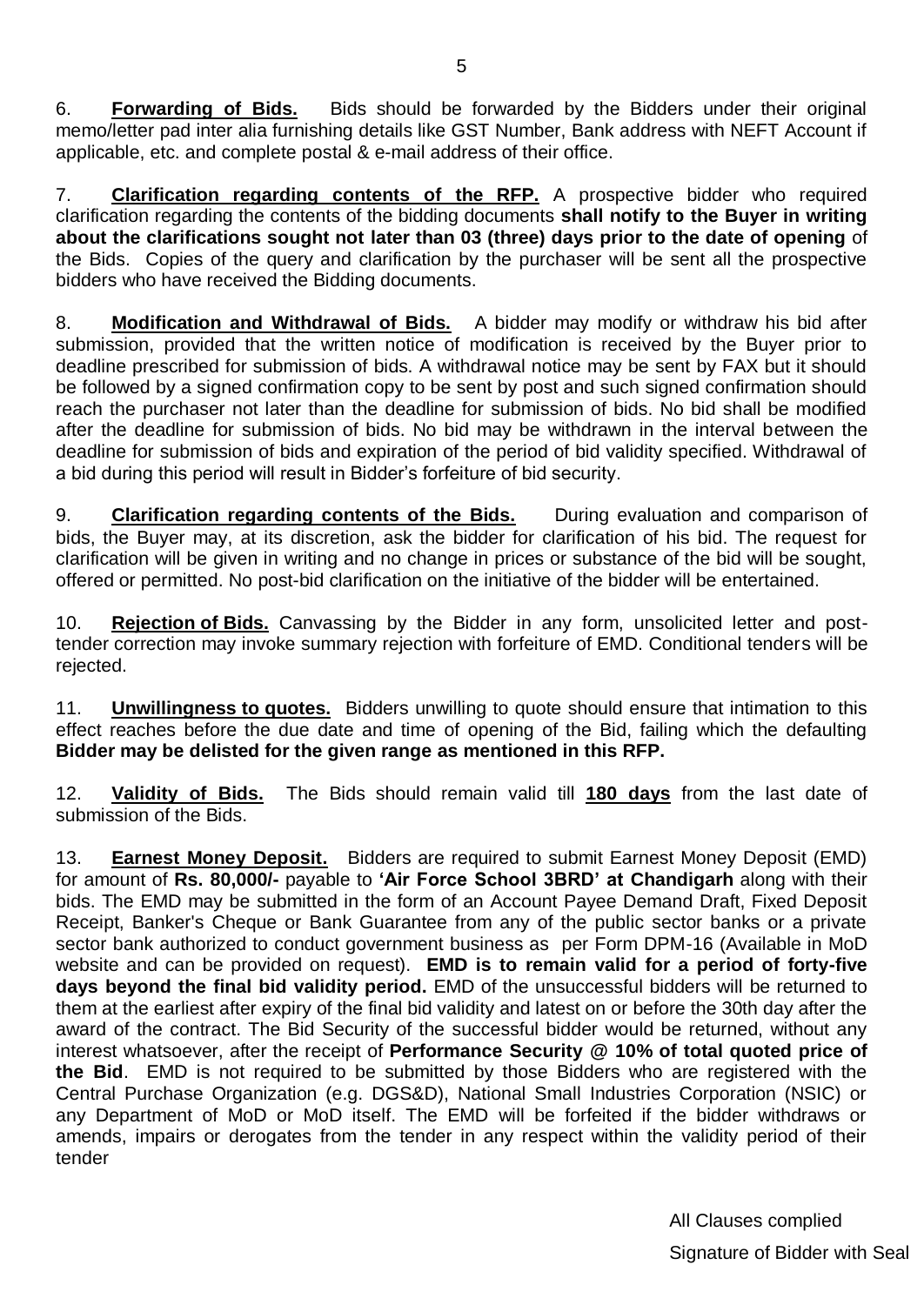#### **Part II – Essential Details of Services required**

#### 1. **Schedule of Requirement (List of items/services required – Name of item / services / description of stores qty required)** : List of items / services required is as follows: -

| SI<br><b>No</b> | Name/Type of<br>Item/Services/Description of<br><b>Stores</b>                                           | <b>Dimensions</b>                                        | <b>Specifications</b>                                                                                                                       |
|-----------------|---------------------------------------------------------------------------------------------------------|----------------------------------------------------------|---------------------------------------------------------------------------------------------------------------------------------------------|
|                 | <b>Construction of Assembly Stage with MS Shed</b>                                                      |                                                          |                                                                                                                                             |
| (a)             | Stage                                                                                                   | 40' (L) x 25' (W) x4' (H)                                |                                                                                                                                             |
| (b)             | Stage back wall                                                                                         | $40'(L) \times 15'$ (H)                                  |                                                                                                                                             |
| (c)             | 20mm to 25 mm Kota stone slab flooring (40' x 25')                                                      |                                                          |                                                                                                                                             |
| (d)             | Stair case & Ramp with SS<br>Railing with antiskid outdoor<br>chequered tiles.                          | 3' wide / 2 Sides                                        | As per para $2(a)$ & (b) below.                                                                                                             |
| (e)             | Stair Case with antiskid<br>outdoor chequered tiles.                                                    | 3' wide / Front                                          |                                                                                                                                             |
| (f)             | Dome Shaped Roof covering<br>stage and audience. MS<br><b>Bowstring Truss and Steel</b><br>Columns.     | .60 mm PPGL Steel Profile<br>Sheet 110'.3" (L) x 75' (W) |                                                                                                                                             |
| (g)             | Electrical points / fixtures with<br>2mm copper wiring routed<br>through PVC pipes and LED<br>lighting. | As required.                                             | 2 mm copper wiring routed through PVC<br>pipes for shed and concealed wiring in<br>stage with good quality modular sockets<br>and switches. |
| (h)             | Provision of water drain<br>system.                                                                     |                                                          | Rain water pipe with valley gutter of<br>.5mm plain steel sheet.                                                                            |
| (j)             | <b>Aesthetically Appealing</b>                                                                          |                                                          | $\overline{\phantom{a}}$                                                                                                                    |
| (k)             | Warranty - 24 Months                                                                                    | 24 Months                                                |                                                                                                                                             |

#### **Note** : -

(a) **Site Visit:** Prior to submitting the bid, the bidders are advised to visit and examine the project site and its surroundings, obtain and ascertain for themselves all technical data, demand any other information necessary for preparing their proposal including carrying out necessary technical survey, field investigations, market & demand assessment etc at their own cost and risk. The bidder shall be deemed to be having full knowledge of the site conditions, whether physically inspected or not, if bidder submits a proposal for this project.

(b) Demo models of the project may be called by school authorities during Technical Evaluation Stage and the same are to be supplied within 07 days of being so called upon at the Buyer"s location at vendors cost on no commitment basis.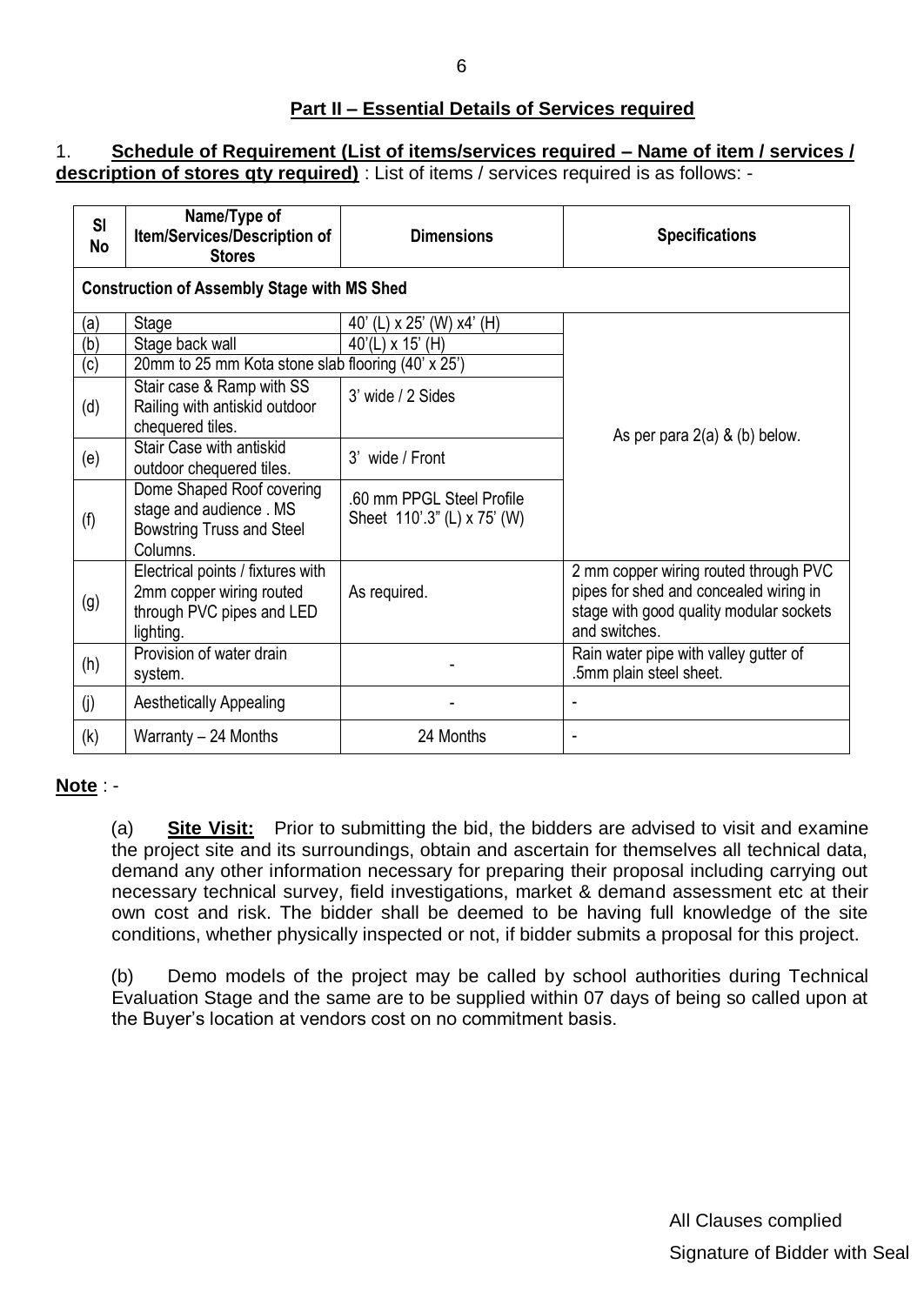# 2. **Specification / Drawings.**<br>**Annexure I to XIII** to this RFP.

The detailed specification and drawings are attached as

# 3. **Technical Details**.

| SI.<br>No. | Name of the item                                                                                                                               |
|------------|------------------------------------------------------------------------------------------------------------------------------------------------|
|            | <b>ROOFING</b>                                                                                                                                 |
| (a)        | Bowstring Truss, Proflex roofing or equivalent of high strength steel having 350 MPa Yield.                                                    |
| (b)        | Pre-Coated Galvalume Sheet complied to ASTM A 792 standards.                                                                                   |
|            | (i) Thickness : $-0.60$                                                                                                                        |
|            | (ii) Thickness Tolerance: +0/0.030 mm                                                                                                          |
|            | (iii) Profile full width: 1150 mm / Covered width: 1090mm / Width Tolerance: + 10mm                                                            |
|            | (iv) Substrate - ASTM A 792 (High Grade Aluminium Zinc Coating)                                                                                |
|            | (v) Hot Dip process of minimum 25 micron on top side and 12 micron on back side with epoxy primer and                                          |
|            | ployester wash coat as per AZM 150.                                                                                                            |
|            | (vi) Roofing to be designed as per ASCE 7-20 International Building Code 2002                                                                  |
|            | (vii) As required consumables, anchors, fasteners, washers, Epoxy paint, Lacer, Rubber Paint, Hangers,                                         |
|            | Clamps, MS inserts, cleats, splicing etc.                                                                                                      |
|            | viii) Steel Runner Plate 4 to 5 mm thick.                                                                                                      |
|            | (ix) e Blue Colour                                                                                                                             |
|            | <b>STAGE AND STRUCTURE MEMBER</b>                                                                                                              |
| (c)        | Excavation of any kind of soil                                                                                                                 |
| (d)        | Filling with approved selected earth brought from outside premises                                                                             |
| (e)        | Plain Cement Concrete (PCC) in all foundations - 1:5:10 (1 Cement : 5 Coarse Sand (Zone-III) : 10<br>Graded Stone Aggregate 40mm nominal size) |
| (f)        | Reinforcement Cement Concrete in Plinth Beam, Foundation and Pedestal : M25 concrete grade (1                                                  |
|            | cement : 1 coarse sand (zone-III) : 2 graded stone aggregates 20mm nominal size)                                                               |
| <u>(g)</u> | Steel Reinforcement in Foundations, raft slabs, raft beams, footings and mass concrete.                                                        |
| (h)        | Centering and Shuttering up to height of 5m with approved good quality ply material or 3mm thick steel<br>place for structural concrete work.  |
| (j)        | Brick for stage, foundation and superstructure. (230 mm thick with 1 <sup>st</sup> class bricks for superstructure.)                           |
| (k)        | 15 mm thick Cement plaster in tow coasts under layer 10 mm thick cement 1:4 (1 cement : 4 coarse                                               |
|            | sand) mix with approved waterproofing compound added in proportion as recommended with a top layer                                             |
|            | of 6mm thick cement plaster 1:3 mix.                                                                                                           |
| (1)        | Brick blast 40 to 63 mm for subbase below RCC                                                                                                  |
| (m)        | Kota stone (grey) slab 20mm-25mm flooring on stage. Anti-skid outdoor chequered tiles and SS Railing                                           |
|            | for staircase and ramp.                                                                                                                        |
| (n)        | Electrical work and fixtures with 2mm wiring routed through PVC pipes for shed and concealed wiring in                                         |
|            | stage with good quality modular sockets and switches and LED lighting.                                                                         |
| (0)        | Two coats of good quality synthetic enamel paint over one coat of primer on columns and truss etc. Two                                         |
|            | coats of good quality exterior paint on cemented structure.                                                                                    |
| (p)        | PVC Water draining pipes with provision of valley gutter on each side<br>The whole structure should be aesthetically appealing.                |
| (q)        | Warranty Period - 24 Months (Twenty Four Months)                                                                                               |
| (r)        |                                                                                                                                                |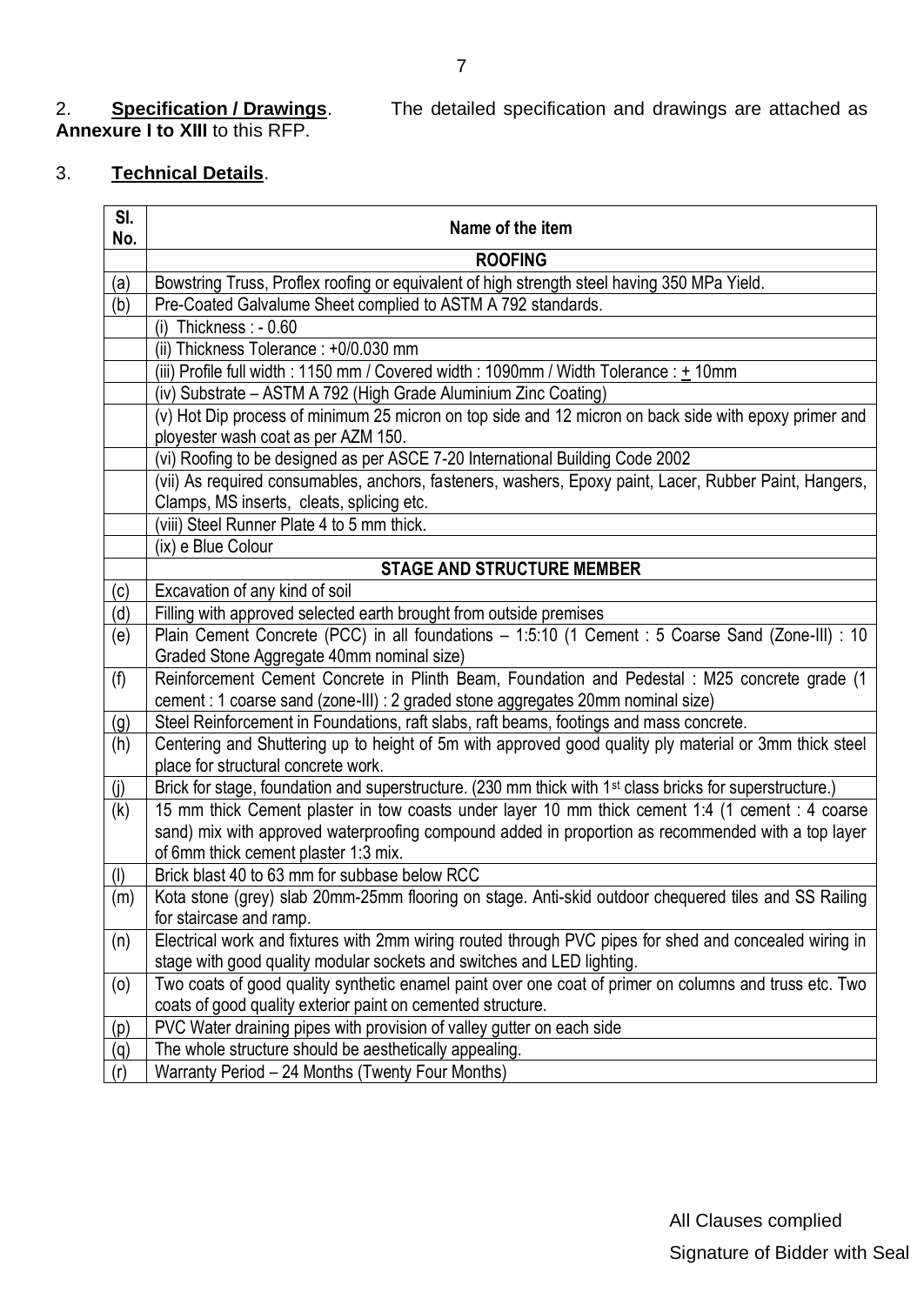**Note** :- (a) The drawings forming part of this document shall be treated as guidelines only. The structural details as required shall be as per scheduled detail of item offered complying with conditions laid out in the RFP. The bidders are deemed to have full knowledge of all relevant details including minor detailing and specifications as required for **bowstring truss profile roofing**. Tenderer may forward any comment / point on drawing or items mentioned herein and anywhere in this document and / or depute your for discussion if any or before. Piecemeal representation shall not be entertained. Post acceptance and awarding of tender no representation points missing details bearing financial effects shall be entertained w.r.t technical part and the bidder shall include them as directed without any additional cost effect.

(b) Site shall be handed over as the work progresses and as per the school convenience in order to avoid discomfort to children and may have to be under taken during non-working hours. Bidder shall seek special security permission from school authorities and all security measures, as required, shall be taken since the work has to be executed inside Military Residential Area.

(c) Unit rate quoted by bidder shall be deemed to also include for any minor details of work and / or construction which are obviously and fairly intended and which may not have been included in this documents but which are essential for execution and completion of work. The works in details of work / scheduled are pre-priced by Department and contractor shall have no claim whatsoever on amount of any errors in unit rates / prices inserted by Department.

(d) If certain details are missing, in that case, the details indicated elsewhere in drawings, which are similar or near to the missed out items of work shall be followed. In absence of any similar or near one, minimum essential requirement for completion of work from structural and utility point of view shall be deemed to be included in the amount quoted. In case of difference in opinion between bidder and Department as to whether or not certain item of work constitutes minor or extra, decision of Chairman AF School 3BRD shall be binding and conclusive. Nothing extra on above account shall be admissible and bidder is deemed to have taken into consideration above provisions before quoting and submitting his tender. Relevant IS Codes / or DONGBU steel standards (details placed below) as directed shall be referred to wherein necessary.



#### **8 Layers Protection**

All Clauses complied Signature of Bidder with Seal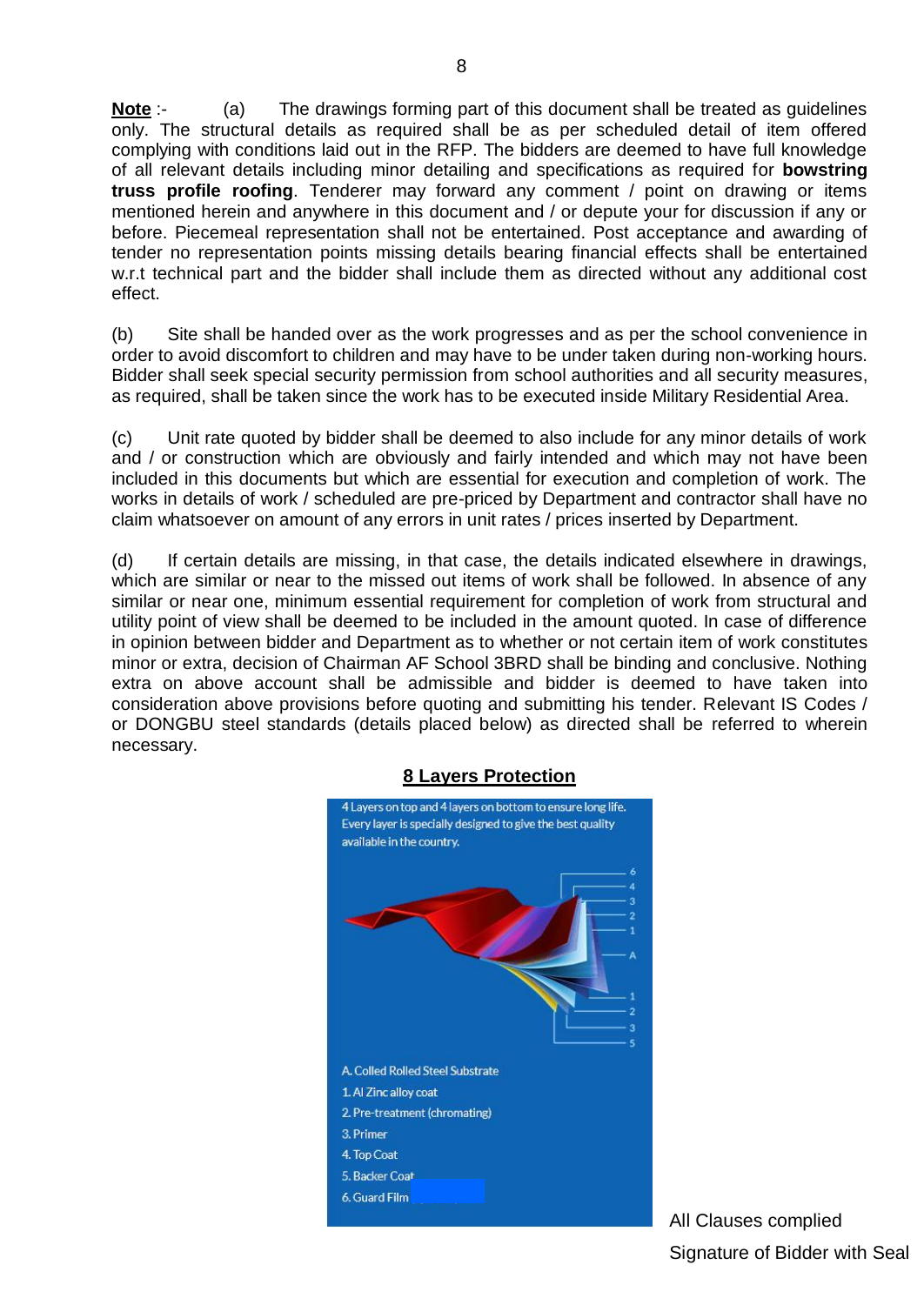# **Performance Test**

| <b>Specification</b>                                    |                      |  |  |  |  |  |
|---------------------------------------------------------|----------------------|--|--|--|--|--|
| Scratch Hardness (T/B)                                  | $1.5 - 2/1 - 1.5$ kg |  |  |  |  |  |
| Impact test (in Joules) (Thickness based Soft material) | As per Standard      |  |  |  |  |  |
| Salt Spray Test (Specific to Coating Type)              | 1000 Hrs Pass        |  |  |  |  |  |
| Adhesion Test (cross-hatch)                             | 100%                 |  |  |  |  |  |
| <b>Erichsen Cupping Test</b>                            | As per Standard      |  |  |  |  |  |
| <b>Humidity Test</b>                                    | 750 - 1000 hrs       |  |  |  |  |  |
| $T$ – Bend Test (T = substrate thickness)               | No Tape Loss         |  |  |  |  |  |
| <b>Water Boiling Test</b>                               | As per Standard      |  |  |  |  |  |
| Solvent Rub Test (MEK - Double rub)                     | 100DR                |  |  |  |  |  |
| <b>Chemical Resistance</b>                              | As per standard      |  |  |  |  |  |
| Max. Operating Temp                                     | Upto 140 degree C    |  |  |  |  |  |

## **Technical Parameters**

| <b>Parameter</b>                                                                                          | <b>PPGL HARD - Profile Sheets</b>                                             |  |  |  |  |
|-----------------------------------------------------------------------------------------------------------|-------------------------------------------------------------------------------|--|--|--|--|
| Thickness (mm)                                                                                            | $0.60$ mm                                                                     |  |  |  |  |
| <b>Thickness Tolerance</b>                                                                                | $+0/-0.030$ mm                                                                |  |  |  |  |
| Profile Full Width                                                                                        | 1150 mm                                                                       |  |  |  |  |
| <b>Profile Covered Width</b>                                                                              | 1090 mm                                                                       |  |  |  |  |
| <b>Width Tolerance</b>                                                                                    | $±10$ mm                                                                      |  |  |  |  |
| Substrate                                                                                                 | High Grade Aluminium Zinc coating                                             |  |  |  |  |
| Paint type -Top                                                                                           | Super Durable Polyester (SDP) (Royal Blue)                                    |  |  |  |  |
| Paint type -Bottom                                                                                        | Regular Modified Polyester (RDP) (White)                                      |  |  |  |  |
| Solvent resistance Top coat                                                                               | 100 DR Pass                                                                   |  |  |  |  |
| <b>Scratch Resistance</b>                                                                                 | "2.0 kg min for Top Coat                                                      |  |  |  |  |
|                                                                                                           | 1.5 kg min for Back Coat"                                                     |  |  |  |  |
| Gloss                                                                                                     | <b>High Gloss</b>                                                             |  |  |  |  |
| Guard film                                                                                                | <b>Good Quality Guard Film</b>                                                |  |  |  |  |
| Salt spray test                                                                                           | 1000 Hrs Pass                                                                 |  |  |  |  |
| 10 Years Warranty                                                                                         | 10-year Paint Warranty for roof colour with anti-chalk and anti-fade warranty |  |  |  |  |
| <b>ISI Approved</b>                                                                                       | to ensure highest quality                                                     |  |  |  |  |
| Aluminium-Zinc GalValume                                                                                  | AZ-150 Aluminium-Zinc coating for corrosion-resistance, making roof last      |  |  |  |  |
| Coating                                                                                                   | longer against harshest of weather conditions.                                |  |  |  |  |
| <b>High Quality Test</b>                                                                                  | undergone stringent & comprehensive quality tests                             |  |  |  |  |
| Special High Grade Paint                                                                                  | High gloss Super Durable Polyester (SDP) paint coat (Royal Blue) on top       |  |  |  |  |
|                                                                                                           | and Regular Modified Polyester (RMP) paint coat (white) on the bottom.        |  |  |  |  |
| Optimum Temperature                                                                                       | Able to stop heat radiation from penetration inside, thus maintaining greater |  |  |  |  |
| Management                                                                                                | thermal comfort all year around and keeping the interiors cooler.             |  |  |  |  |
| Anti-Corrosion                                                                                            | Anti-Corrosion technology enabled through double layered protection of        |  |  |  |  |
|                                                                                                           | Galvalume coat & Paint coat to substantially increases the life of the roof.  |  |  |  |  |
| High Dip process of minimum 25 micron on top side and 12 micron on back side with epoxy primer and        |                                                                               |  |  |  |  |
| polyester wash coat as per AZM 150                                                                        |                                                                               |  |  |  |  |
| Roofing to be designed as per ASCE 7-20 international building code 2002                                  |                                                                               |  |  |  |  |
| Steel runner plate for 4-5 mm to be provided.                                                             |                                                                               |  |  |  |  |
| The profile should be specifically designed to ensure high strength and a water-tight roofing solution to |                                                                               |  |  |  |  |
| ensure leak-proof installations for prolonged duration.                                                   |                                                                               |  |  |  |  |
| Whole structure should be aesthetically appealing                                                         |                                                                               |  |  |  |  |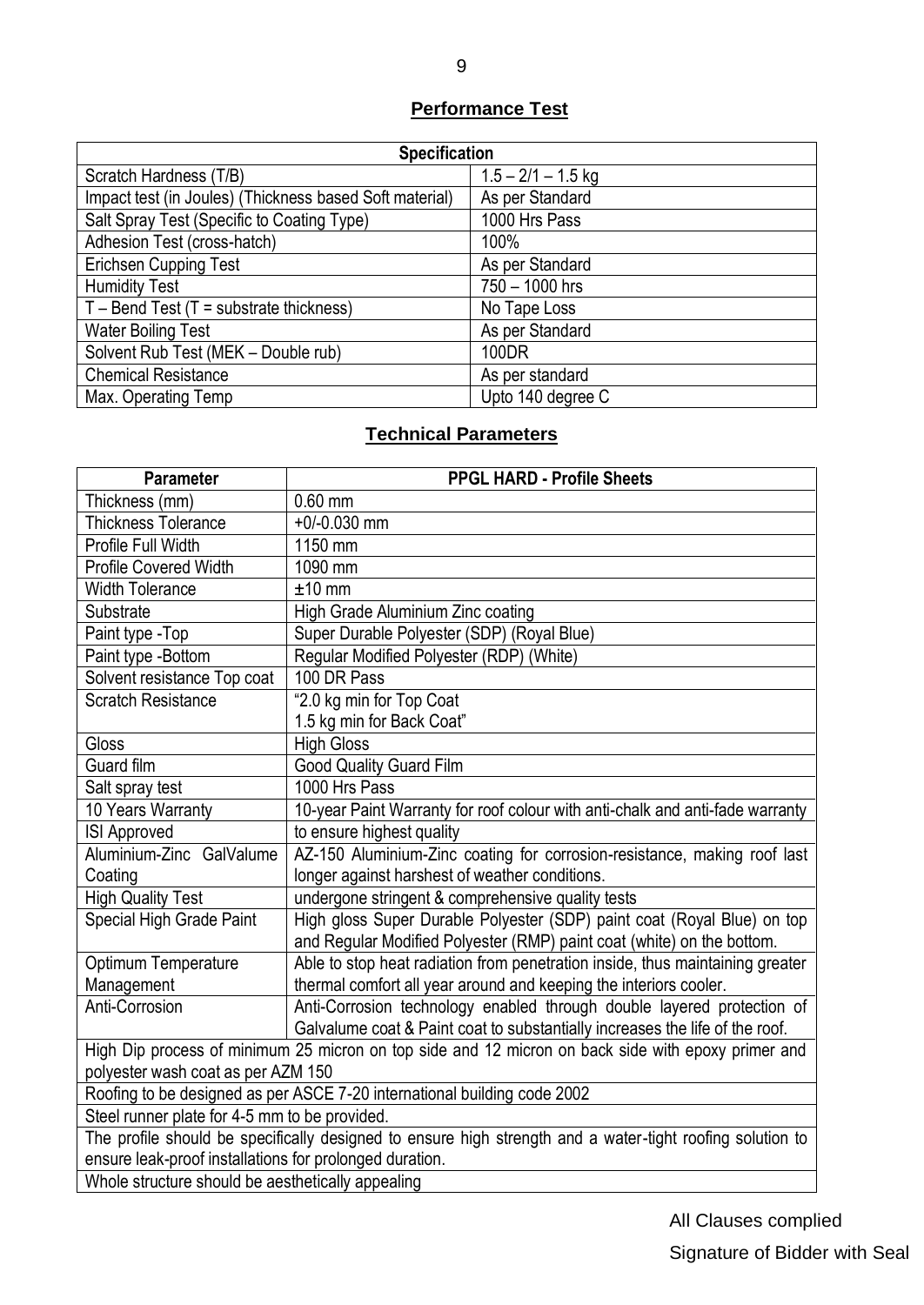3. **Two-Bid System.** Two Bid system will be followed wherein, first the Technical Bid would be opened on the time and date mentioned above followed by opening of the Commercial Bids after acceptance of the Technical Bids. Commercial Bids of only those firms will be opened, whose Technical Bids are found compliant / suitable after technical evaluation done by the Buyer.

4. **Delivery Period.** Assembly Stage with MS Shed as per SoR is to be constructed within 90 days from the date of receipt of Supply Order. Please note that supply order will be cancelled unilaterally by the Buyer in case items are not received within the delivery period. Extension of delivery period will be at the sole discretion of the Buyer, with applicability of LD clause.

5. **INCOTERMS for Delivery and Transportation** – ("E" / "F" / "C" / "D" Terms). Unless otherwise specifically agreed to by the Buyer and the Seller and incorporated in the contract, the applicable rules & regulations for transportation of goods from foreign countries will be as per the contemporary version of International Commercial Terms (INCOTERMS) evolved by International Chamber of Commerce, Paris. Definition of Delivery Period is provided on page No. 173 in Defence Procurement Manual 2009.

#### 6. **Consignee details.** Chairman Air Force School 3BRD Sector-31B, Opp Japanese Garden Chandigarh (UT),Pin-160 030

# **Part III – Standard Conditions of RFP**

The Bidder is required to give confirmation of their acceptance of the Standard Conditions of the RFP mentioned below, which will automatically be considered as part of the Contract concluded with the successful Bidder (i.e Seller in the Contract) as selected by the Buyer. Failure to do so may result in rejection of the Bid submitted by the Bidder. The format is placed at **Appendix "C"** to this RFP.

1. **Law.** The Contract shall be considered and made in accordance with the laws of the Republic of India. The shall be governed by and interpreted in accordance with the laws of Republic of India.

2. **Effective Date of the Contract .** The Contract/Work Order shall come into effect on the date of signature of the both parties on the contract/supply order (Effective Date) and shall remain valid for until the completion of the obligations of the parties under the contract. The deliveries and supplies and performance of the services shall commence from the date of the contract/supply order.

3. **Arbitration.** All disputes or differences arising out of or in connection with the contract shall be settled by bilateral discussions. Any dispute, disagreement or question arising out of or relating to the contract or relating to construction of performance, which cannot cannot be settled amicably, may be resolved through arbitration. The standard clause of arbitration is as per Forms DPM-7 (available in MoD website and can be provided on request).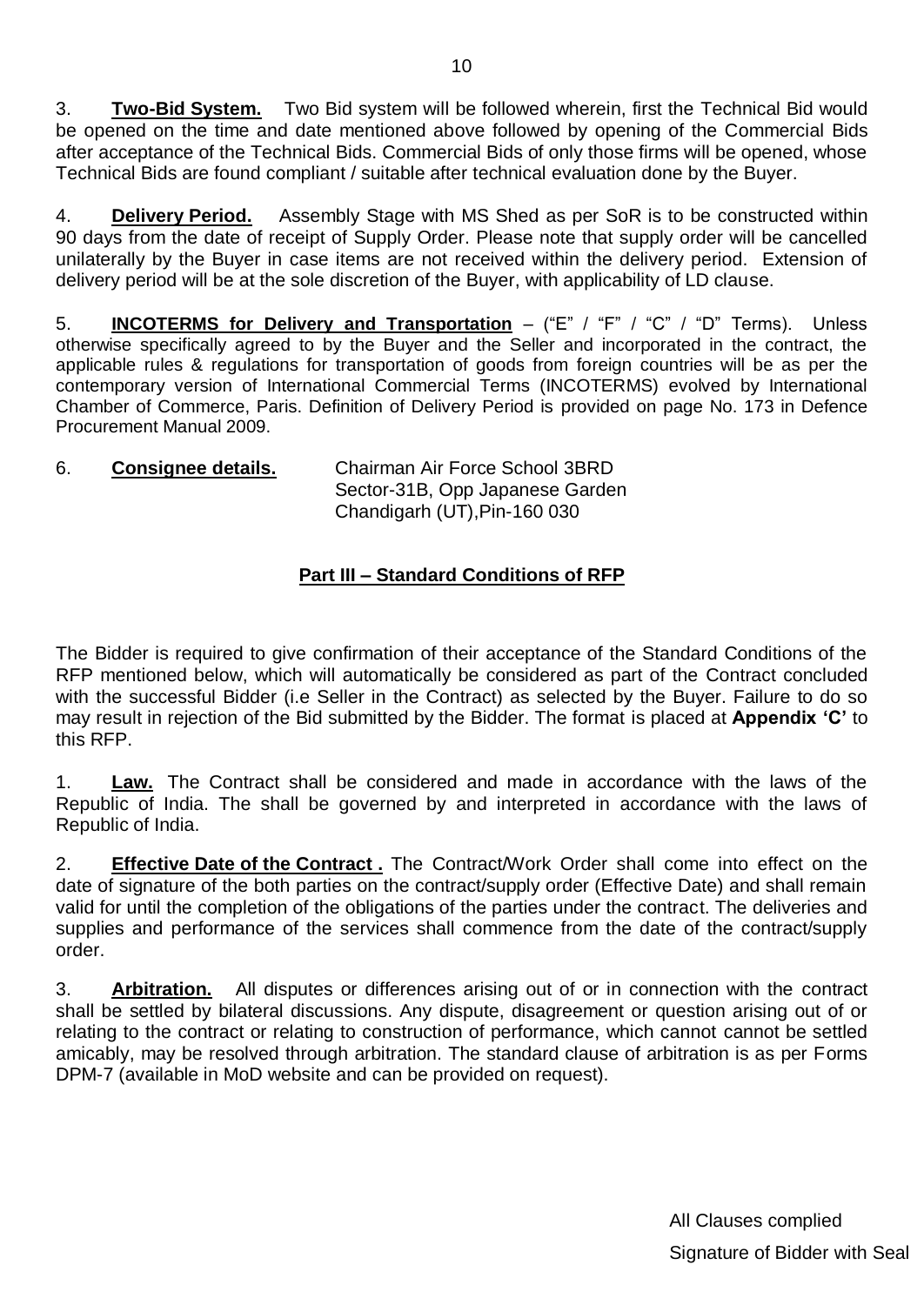4. **Penalty for use of Undue influence**. The Seller undertakes that he has not given, offered or promised to give, directly or indirectly, any gift, consideration, reward, commission, fees, brokerage or inducement to any person in service of the Buyer or otherwise in procuring the work order of forbearing to do or for having done or forborne to do any act in relation to obtaining or execution of the present order or any other Contract with the Government of India for showing or forbearing to show favour or disfavour to any person in relation to the present order or any other Contract with the Government of India. Any breach of the aforesaid undertaking by the seller of any one employed by him or acting on his behalf (Whether with or without the knowledge of the Seller) or the commission of any offers by the seller or anyone employed by him or acting on his behalf, as defined in Chapter IX of the Indian Penal Code, 1860 or the Prevention of Corruption Act, 1986 or any other Act enacted for the prevention of corruption shall entitle the Buyer to cancel the contract and all or any other cancellation contracts with the Seller and recover from the Seller the amount of any loss arising from such cancellation. A decision of the Buyer or his nominee to the effect that a breach of the undertaking had been committed shall be final and binding on the Seller. Giving or offering of any gift, bribe or inducement or any attempt at any such act on behalf of the Seller towards any officer/employee of the Buyer for showing any other person in a position to influence any officer/employee of the Buyer or to any other person in a position to influence any officer/ employee of the Buyer for showing any favour in relation to this or any other contract, shall render the Seller to such liability/ penalty as the Buyer may deem proper, including but not limited to termination of the contract, imposition of penal damages, forfeiture of the Bank Guarantee and refund of the amounts paid by the Buyer.

5. **Agents/Agency commission.** The Seller confirms and declares to the Buyer that the Seller is the original manufacturer of the stores/provider of the services referred to in this RFP and has not engaged any individual or firm, whether Indian or foreign whatsoever, to intercede, facilitate or in any way to recommend to the Government of India or any of its functionaries, whether officially or unofficially, to the award of the contract to the Seller; nor has any amount been paid, promised or intended to be paid to any such individual or firm in respect of any such intercession, facilitation or recommendation. The Seller agrees that if it is established at any time to the satisfaction of the Buyer that the present declaration is in any way incorrect or if at a later stage it is discovered by the Buyer that the Seller has engaged any such individual/firm, and paid or intended to pay any amount, gift, reward, fees, commission or consideration to such person, party, firm or institution, whether before or after the singing of this contract, the Seller will be liable to refund that amount to the Buyer. The Seller will also be debarred from entering into any supply order with the Government of India for a minimum period of five years. The Buyer will also have a right to consider cancellation of the Contract either wholly or in part, without any entitlement or compensation to the seller who shall in such an event be liable to refund all payments made by the Buyer in terms of the Contract along with interest at the rate of 2% per annum above LIBOR rate. The Buyer will also have the right to recover any such amount from any contracts concluded earlier with the Government of India.

6. **Access to Books of Account.** In case it is found to the satisfaction of the Buyer that the Seller has engaged an Agent or paid commission or influenced any person to obtain the contract as described in clauses relating to Agents/Agency Commission and penalty for use of undue influence, the Seller, on a specific request of the Buyer, shall provide necessary information/inspection of the relevant financial documents/information.

7. **Non-disclosure of Contract Documents.** Except with the written consent of the Buyer/Seller, other party shall not disclose the contract or any provision, specification, plan, design, pattern, sample or information thereof to any third party.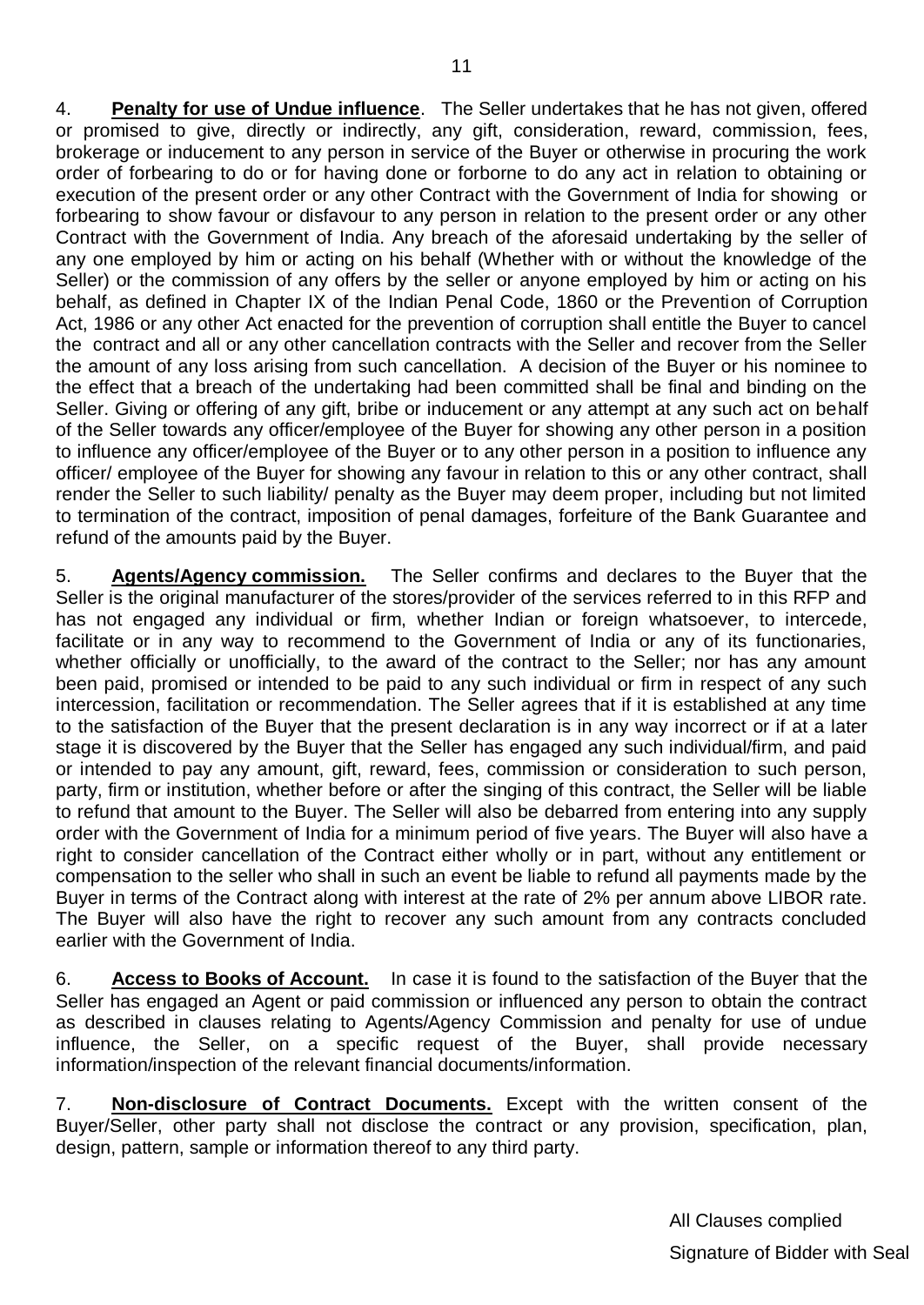8. **Liquidated Damages.** In the event of the Seller"s failure to submit the Bonds, Guarantees and Documents, supply of and conduct trails, installation, training, etc as specified in this contract, the Buyer may, at his discretion, withhold any payment until the completion of the contract. **The Buyer may also deduct from the Seller as agreed, liquidated damages to the sum of 0.5% of the contract prices** of the delayed/undelivered stores/services mentioned above for every week of delay or part of week, subject to the maximum value of the **Liquidated Damages being not higher than 10% of the value of delayed stores.**

9. **Termination of Contract.** The Buyer shall have the right to terminate this contract in part or in full any of the following cases:-

(a) The delivery of the material/services is delayed for causes not attributable to Force Majeure after the scheduled date of delivery.

(b) The seller is declared bankrupt or becomes insolvent.

(c) The delivery of material/services is delayed due to causes of Force Majeure by more than 15 days.

(d) The Buyer has noticed that the Seller has utilised the services of any Indian / Foreign agent in getting this contract and paid any commission to such individual/company etc.

(e) As per decision of the Arbitration Tribunal.

10 **Notices.** Any notice required or permitted by the contract shall be written in the English language and may be delivered personally or may be sent by FAX or registered pre-paid mail /airmail, addressed to the last known address of the party to whom it is sent. FAX message must be followed up in hard copy sent through registered post.

11. **Transfer and Sub-letting.** The Seller has no right to give, bargain, sell assign or subject or otherwise dispose of the Contract or any part thereof, as well as to give or to let a third party thereof.

12. **Patents and other Industrial Property Rights.** The prices stated in the present Contract shall be deemed to be included all amounts payable for the use of patents, copyrights, registered charges, trademarks, transportation, installation, payment to RC, all type of taxes and payment for any other industrial property rights etc. The Seller shall indemnify the Buyer against all claims from a third party at any time on account of the infringement of any or all the rights mentioned in the previous paragraphs, whether such claims arise in respect of manufacture or use. The seller shall be responsible for completion of the supplies including spares, tools, and technical literature, and installation, aggregates irrespective of the fact of infringement of the supplies or all the rights mentioned above.

13. **Amendments:** No provision of present contract shall be changed or modified in any way (including this provision) either in whole or in part except by an instrument in writing made after the date of this contract and signed on behalf of both the parties and which expressly states to amend the present contract.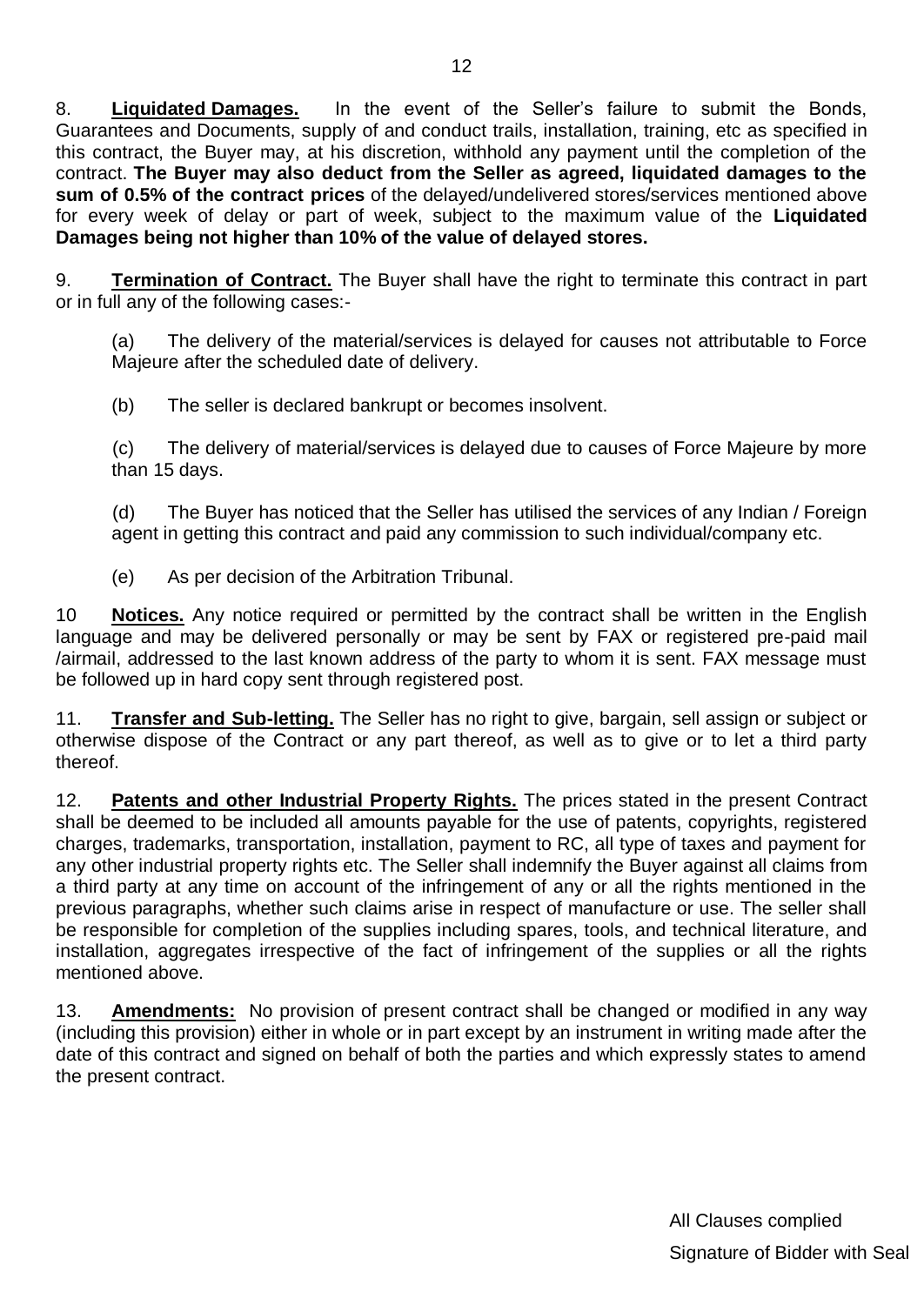#### 14. **Taxes and Duties (In respect of Indigenous Bidders).**

(a) If Bidder desires to ask for excise duty or Sales Tax/VAT/GST extra, the same must be specifically stated. In the absence of any such stipulation, it will be presumed that the prices include all such charges and no claim for the same will be entertained.

(b) If reimbursement of any GST of any other duty/GST is intended as extra over the quoted prices, the Bidder must specially say so. In the absence of any such stipulation it will be presumed that the prices quoted are firm and final and no claim on account of such GST of any other duty will be entrained after the opening of tenders.

(c) If a Bidder chooses to quote a price inclusive of any GST of any other duty and does not confirm inclusive of such GST of any other duty so included is firm and final, he should clearly indicate the rate of such GST of any other duty/GST and quantum of such GST of any other duty included in the price. Failure to do so may result in ignoring of such offers summarily.

(d) If a Bidder is exempted from payment of any GST of any other duty up to any value of supplies from them, he should clearly state that no such GST of any other duty will be charged by him up to the limit of exemption which he may have. If any concession is available in regard to rate/quantum of any GST of any other duty/GST. It should be brought out clearly. Stipulations like, the said GST of any other duty, was presently not applicable but the same will be charged if it becomes liveable later on, will not be accepted unless in such cases it is clearly stated by a Bidder that such GST of any other duty will not be charged by him even if the same becomes applicable later on. In respect of the Bidders, who fail to comply with this requirement, their quoted prices shall be loaded with the quantum of such GST of any other duty which is normally applicable on the in question for the purpose of comparing their prices with other Bidders.

(e) Any change in any GST of any other duty upward/downward as a result of any statutory variation if excise taking place within contract terms shall be allowed to the extent of actual quantum of such GST of any other duty paid by the supplier. Similarly, in case of downward revision in any GST of any other duty, the actual quantum of reduction of such GST of any other duty shall be reimbursed to the Buyer by the Seller. All such adjustments shall include all reliefs, exemption, rebates, concession etc. If any obtained by the Seller.

(f) If it is desired by the Bidder to ask for GST or any other duty to be paid as extra, the same must be specially stated. In the absence of any such stipulation in the bid, it will be presumed that the prices quoted by the Bidder are inclusive of sales tax and no liability of sales tax will be developed upon the Buyer.

(g) On the Bids quoting GST extra, the rate and the nature of Sales Tax applicable at the time of supply should be shown separately. Sales tax will be paid to the Seller to the rate at which it is liable to be assessed or has actually been assessed provided the transaction of sale is legally liable to sales tax and the same is payable as per the terms of the contract.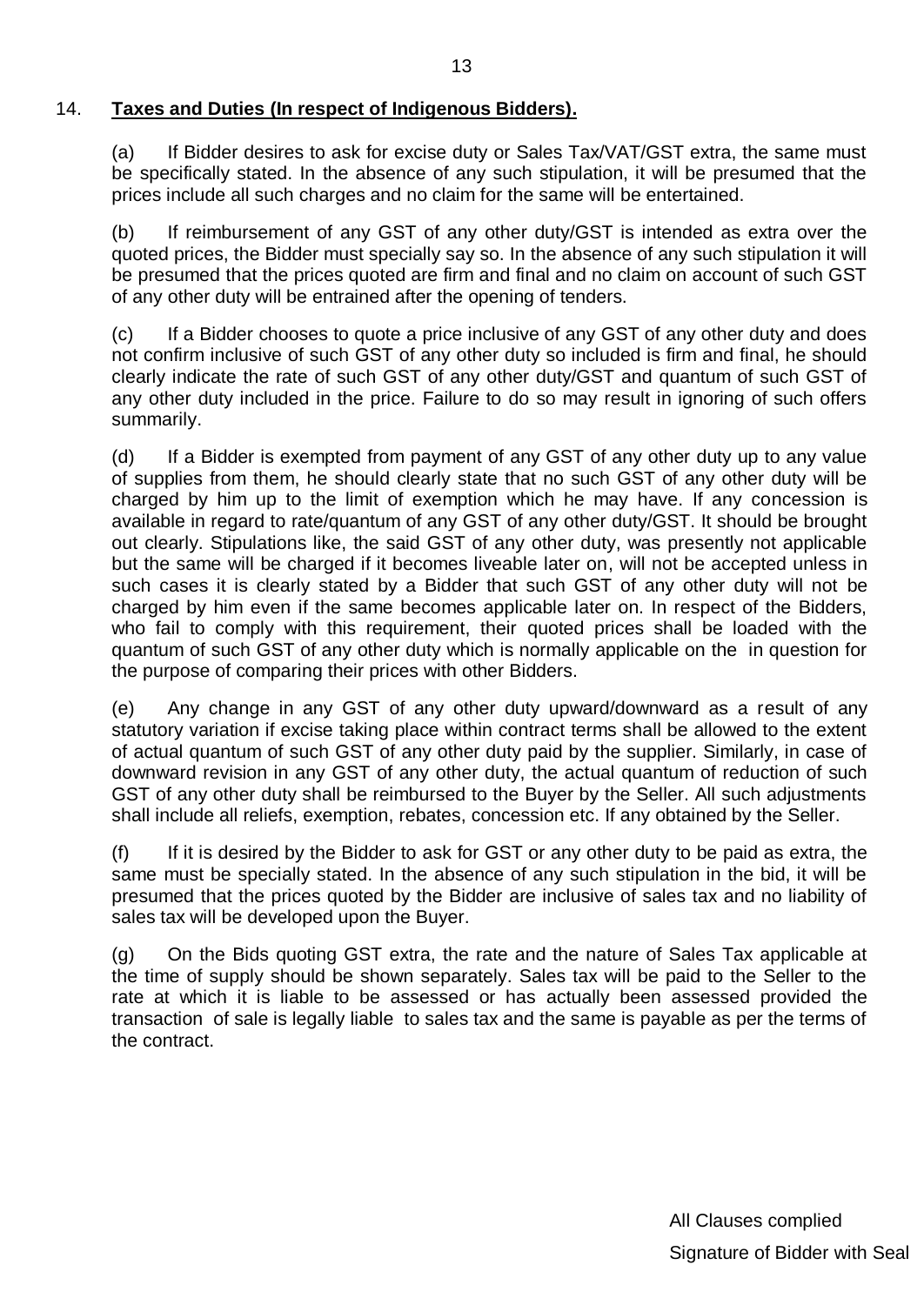## **Part IV – Special condition of RFP**

(The Bidder is required to give confirmation of their acceptance of Special Conditions of the RFP mentioned below which will automatically be considered as part of the Contract concluded with the successful Bidder (i.e. Seller in the Contract) as selected by the Buyer. Failure to do so may result in rejection of Bid submitted by the Bidder)

1. **Performance Bank Guarantee/Warranty Bank Guarantee. Performance Security is payable by the supplier at the rate of 10% of the contract value (inclusive of all taxes & levies) irrespective of the registration status of the firm**. Performance Security Deposit payable to the Purchaser is furnished by the Supplier in the form of Performance Bank Guarantee (PBG) issued by **a Public Sector Bank or a Private Sector Bank** authorized to conduct Government business, in the prescribed format within **30 days (Thirty Days)** from the date of contract. At present ICICI Bank Ltd. or HDFC Ltd. are the three private sector banks authorised to carry out government transactions. The performance security deposit is meant to compensate the Purchaser for any loss suffered due to failure of the supplier to complete his obligations as per the contract.

2. The PBG will remain valid throughout the duration of the contract up to completion of supplies and continue thereafter as Warranty Bank Guarantee up to **60 (sixty days)** beyond the date of completion of all contractual obligations, **including warranty (02 year).** This obviates the need to obtain a fresh Warranty Bank Guarantee from the supplier on commencement of the warranty period, with corresponding return of the Performance Guarantee. In case the execution of the contract is delayed beyond the contract period and the purchase grants extension of delivery period, with or without LD, the supplier must get the BG revalidated, if not already valid. The format of PBG cum WBG is given in form DPM-15 (available in MoD website and can be provided on request). PBG will be in favour of **Chairman Air Force School 3BRD, Chandigarh.**

#### 3. **Option Clause.** N/A

#### 4. **Repeat Order Clause.** N/A

5. **Tolerance Clause**: To take care of any change in the requirement during the period starting from issue of RFP till placement of the supply order, Buyer reserves the right to 30% plus/minus increase or decrease in the quantity of the required goods up to that limit without any change in the terms & conditions and prices quoted by the Seller. While awarding the contract, the quantity ordered can be increased or decreased by the Buyer within this tolerance limit.

6. **Claims.** The quality claims will be raised solely by the Buyer and without any certification / countersignature by the Seller"s representative.

7. **Payment Terms.** It will be mandatory for the Bidder to indicate their bank account numbers. The payment will be made as per following terms, on production of the requisite documents.

#### (a) **100% payment on completion of work and acceptance by the Buyer.**

(b) **By ECS / NEFT /RTGS**.

(c) **Bidder shall submit a Critical Path Method (CPM) chart** to the Department **indicating the stage wise progress of work, duly approved by the Executive Director, AF School 3BRD.**

> All Clauses complied Signature of Bidder with Seal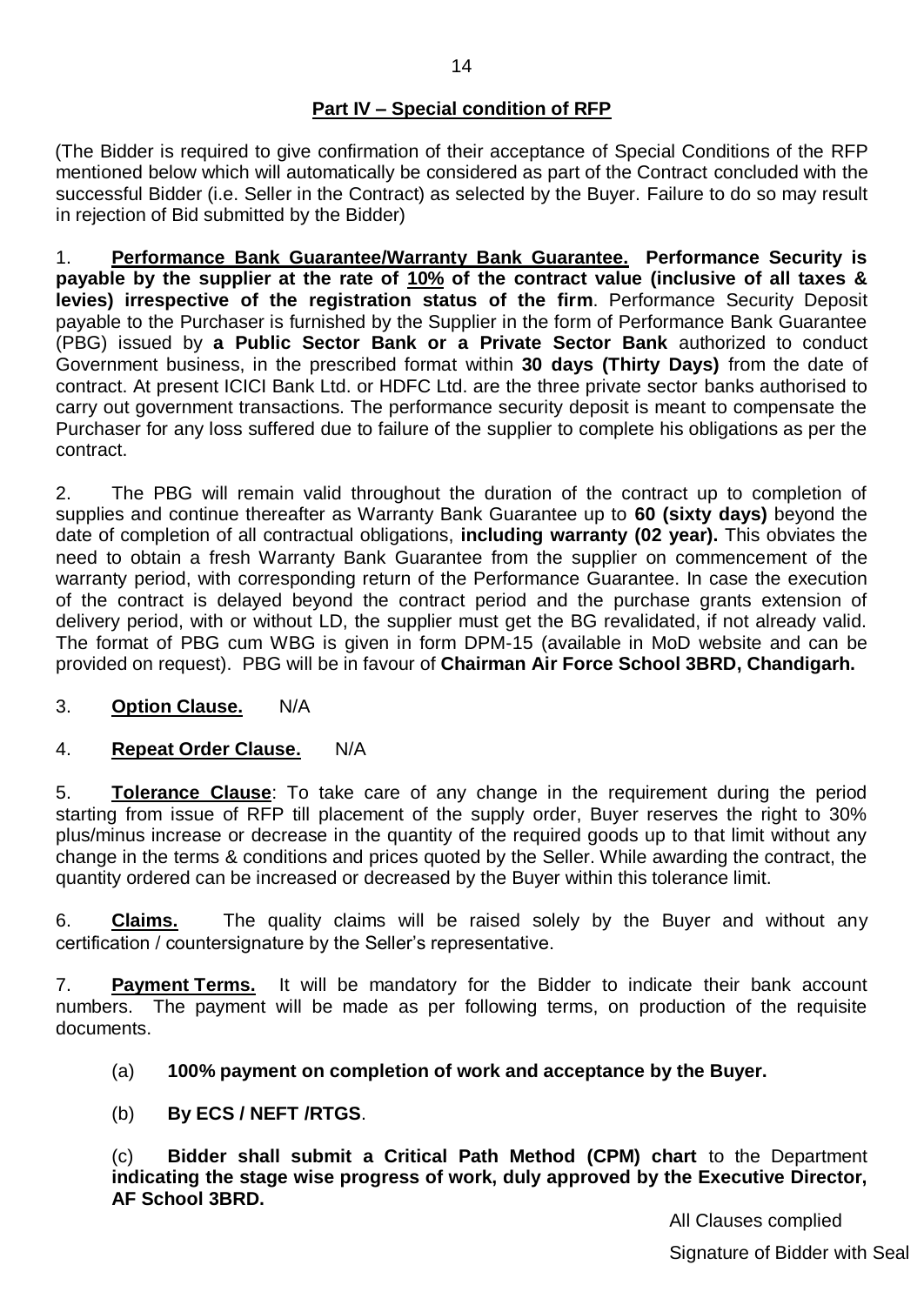(d) The progress of work shall conform to above and the contractor shall provide stage wise measurements in periodicity as directed but not exceeding than every two weeks. Quantities shall be assessed as per the above, based on joint measures. Payment shall be made after ascertaining the same by both parties (Buyer and Seller). In case of a certain item exceeding the quantities given in the schedule, execution of the same shall be after obtaining prior approval from **Chairman AF School 3BRD. No ex-post facto sanction for an item executed without permission shall be admissible if exceeded,** cost of which shall be borne by the contractor / seller.

8. **Advance Payments.** No (R) No advance payment will be made.

9. **Paying Authority: Chairman AF School, 3BRD**. The payment of bills will be made on submission of the following documents by the seller to the Paying Authority along with the bill:

- (a) Ink-signed copy of Seller"s bill with GST number.
- (b) Ink-signed copy of Commercial invoice/Seller"s bill.
- (c) Copy of Supply Order/Contract.
- (d) CRVs in duplicate
- (e) Inspection note
- (f) Exemption certificate for Excise Duty / Custom Duty, if applicable.
- (g) Guarantee /Warranty certificate.
- (h) Performance Bank guarantee/ Indemnity bond where applicable.

(j) Details for electronic payment viz ECS Mandate form, Account holder"s name, Bank name, Branch name and address, Account type, Account number, IFSC code, MICR code (if these details are not incorporated in supply order/contract)

(k) Any other document /certificate that may be provided for in the Supply Order/Contract.

- (l) User Acceptance
- (m) Photocopy of PBG

10. **Fall Clause.** The following Fall Clause will form part of the contract placed on successful Bidder:-

(a) The price charged for the stores supplied under the contract by the Seller shall in no event exceed the lowest prices at which the Seller sells the stores or offer to sell stores of identical description to pay persons/Organisation including the purchaser or any department of the Central government or any Department of state government or any statutory undertaking the central or state government as the case may be during the period till performance of all supply orders placed during the currency of the rate contract is completed.

(b) If at any time, during the said period the Seller reduces the sale price, sells or offer to sell such stores to any person/organisation including the Buyer or any Deptt. of Central Govt or any Department as the case may be at a price lower than the price chargeable under the contract, this shall forthwith notify such reduction or sale or offer of sale to the Director General of Supplies & Disposals and the price payable under the contract for the stores of such reduction of sale or offer of the sale shall stand correspondingly.

(c) The Seller shall furnish the following certificate to the Paying Authority along with each bill for payment for supplies made against the approved rate. "We certify that there has been no reduction in sale price of the stores of description identical to the stores supplied to the Government under the contract herein and such stores have been

All Clauses complied

Signature of Bidder with Seal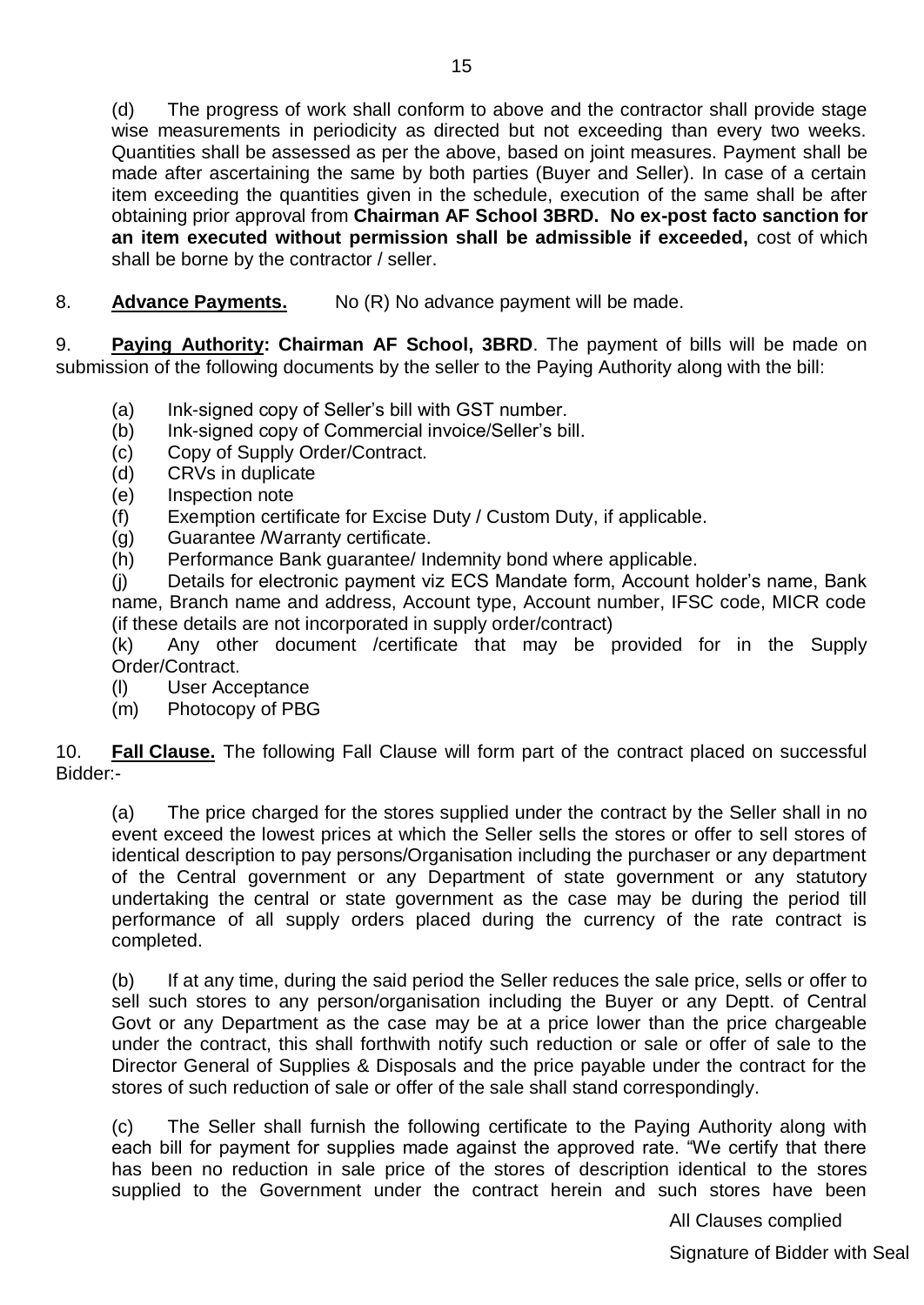offered/sold by me/us to any person/organisation including the purchaser or any department of Central Government or any Department of a state Government or any Statutory Undertaking of the Central of State Government as the case may be up to the date of bill/the date of completion of supplies against all supply orders placed during the currency of the Rate Contract at price lower than the price charged to the Air Force School 3BRD Chandigarh, except for quantity of stores / services category.

#### 11. **Risk & Expense clause.**

(a) Should the stores not be delivered/installed within the time or times specified in the contract documents, or if defective delivery is made in respect of the stores or installation of equipment, the Buyer shall after granting the Seller 7 days to cure the breach, be at liberty, without prejudice to the right to recover liquidated damages as a remedy for breach of contract to declare the contract as cancelled either wholly or to the extent of such default.

(b) Should the stores or item not perform in accordance with the specifications / parameters provided by the SELLER during the check proof tests, the BUYER shall be at liberty, without prejudice to any other remedies for breach of contract, to cancel the contract wholly or to the extent of such default.

(c) In case of a material breach that was not remedied within 45 days, the BUYER shall, having given the right of first refusal to the SELLER be at liberty to purchase, manufacture, or procure from any other source as he thinks fit, other stores/item of the same or similar description to make good:-

(i) Such defect.

(ii) In the event of the contract being wholly determined the balance of the store/item remaining to be delivered there under.

(d) Any excess of the purchase price, cost of manufacturer, or value of any stores/item procured from any other supplier as the case may be, over the contract price appropriate to such default or balance shall be recoverable from the SELLER. Such recoveries shall not exceed **02% to 05%** of the value of the contract."

12. **Specification.** The following Specification clause will form part of the contract placed on successful Bidder - The Seller guarantees to meet the specifications as per Part-II of RFP and to incorporate the modifications to the existing design configuration to meet the specific requirement of the Buyer Services as per modifications/requirements recommended after the Maintenance Evaluation Trials. All technical literature and drawings shall be amended as the modifications by the Seller before supply to the Buyer. The Seller, in consultation with the Buyer, may carry out technical upgradation /alterations in the design, drawings and specifications due to change in manufacturing procedures, indigenisation or obsolescence. This will, however, not in any way, adversely affect the end specifications of the equipment. Changes in technical details, drawings repair and maintenance techniques along with necessary tools as a result of upgradation / alterations will be provided to the Buyer free of cost within 10 days of affecting such upgradation/alterations.

13. **OEM Certificate.** In case the Bidder is not the OEM, the agreement certificate with the OEM for sourcing the spares shall be mandatory. However, where OEMs do not exist, minor aggregates and spares can be sourced from authorized vendors subject to quality certification.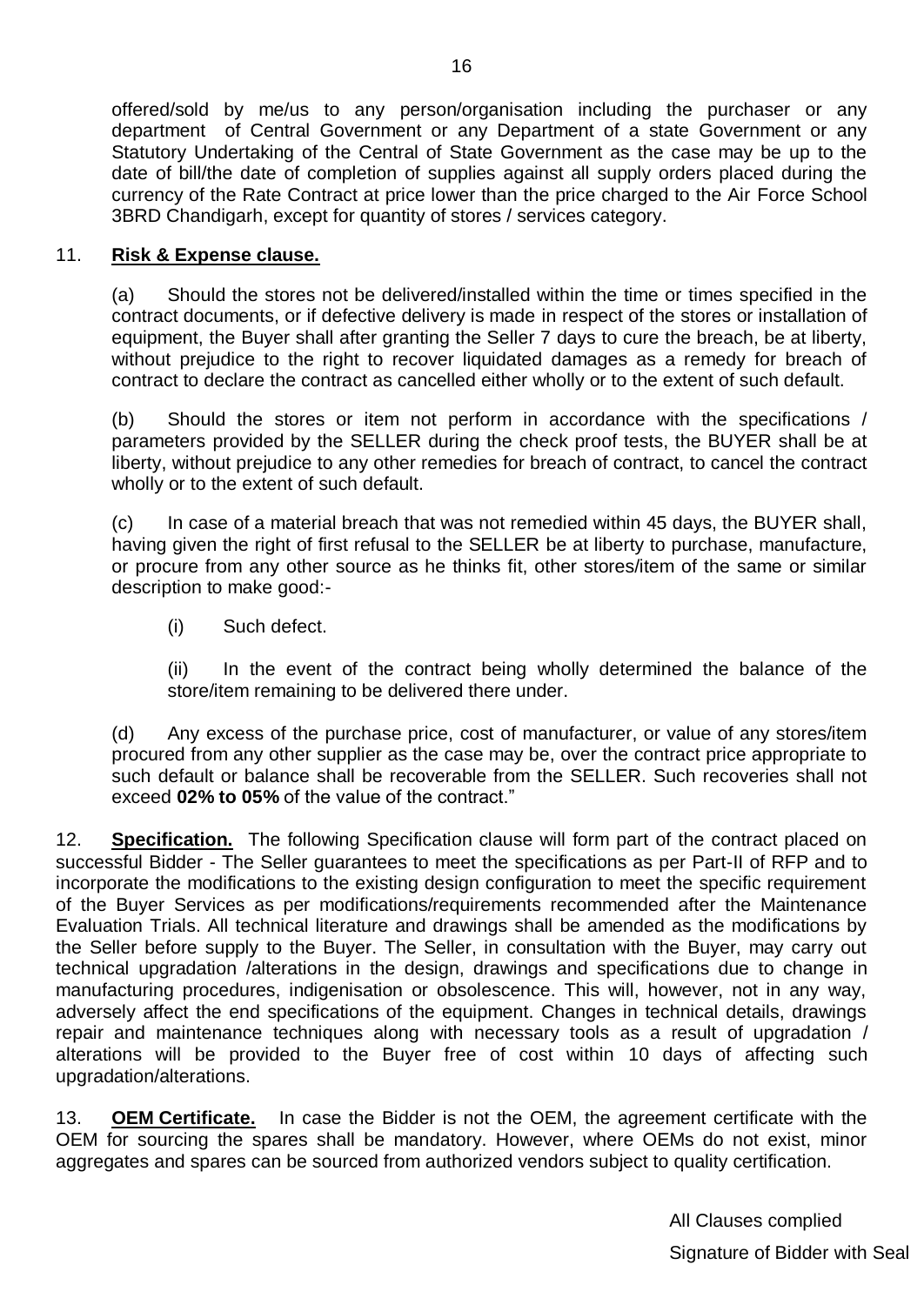14. **Earliest Acceptable Year of Manufacture.** Should be of current year i.e year of contract. Quality/ Life certificate will need to be enclosed with the Bill.

15. **Transportation/Delivery/Installation/RC/All type of taxes.** Seller will bear the costs and freight necessary to bring/deliver, install the store/item to **Air Force School 3BRD Chandigarh** and will be included in the commercial bid and the same will be added to decide the successful vendor.

16. **Quality.** The quality of the stores delivered according to the present Contract shall correspond to the technical conditions and standards valid for the deliveries of the same stores for in Seller"s country or specifications enumerated as per RFP and shall also include therein modification to the stores suggested by the Buyer. Such modifications will be mutually agreed to. The Seller confirms that the stores to be supplied under this Contract shall be new i.e. not manufactured before (Year of Contract), and shall incorporate all the latest improvements and modifications thereto and spares of improved and modified equipment are backward integrated and interchangeable with same equipment supplied by the Seller in the past if any. The Seller shall supply an interchangeability certificate along with the changed part numbers wherein it should be mentioned that item would provide as much life as the original item. **The stores / items supplied should be of the latest manufacture, confirming to the current production standard and having 100% define life at the time of delivery.** 

17. **Quality Assurance.** Seller would provide the Standard Acceptance Test Procedure (ATP) within one month of this date of contract. Buyer reserves the right to modify the ATP. Seller would be required to provide all test facilities at his premises for acceptance and inspection by Buyer. The details in this regard will be coordinated during the negotiation of the contract. The item should be of the latest manufacture, conforming to the current production standard and having 100% defined life at the time of delivery.

18. **Inspection Authority.** An Inspection report is to be rendered by Seller duly vetted by a certified Structural Specialist on completion of works in respect of structural integrity of the works with the specialist being a Government certified specialist or HOD of any recognized Govt. Engineering College / IITs.

19. **Place of Inspection.** Air Force School 3BRD, Sector-31B, Chandigarh.160 030

20. **Franking Clause.** The following Franking clause will form part of the contract placed on successful Bidder –

(a) **Franking Clause in the case of Acceptance of Goods.** "The fact that the goods have been inspected after the delivery period and passed by the Inspecting Officer will not have the effect of keeping the contract alive. The goods are being passed without prejudice to the rights of the Buyer under the terms and conditions of the contract".

(b) **Franking Clause in the case of Rejection of Goods.** "The fact that the goods have been inspected after the delivery period and rejected by the Inspecting Officer will not bind the Buyer in any manner. The goods are being rejected without prejudice to the rights of the Buyer under the terms and conditions of the contract."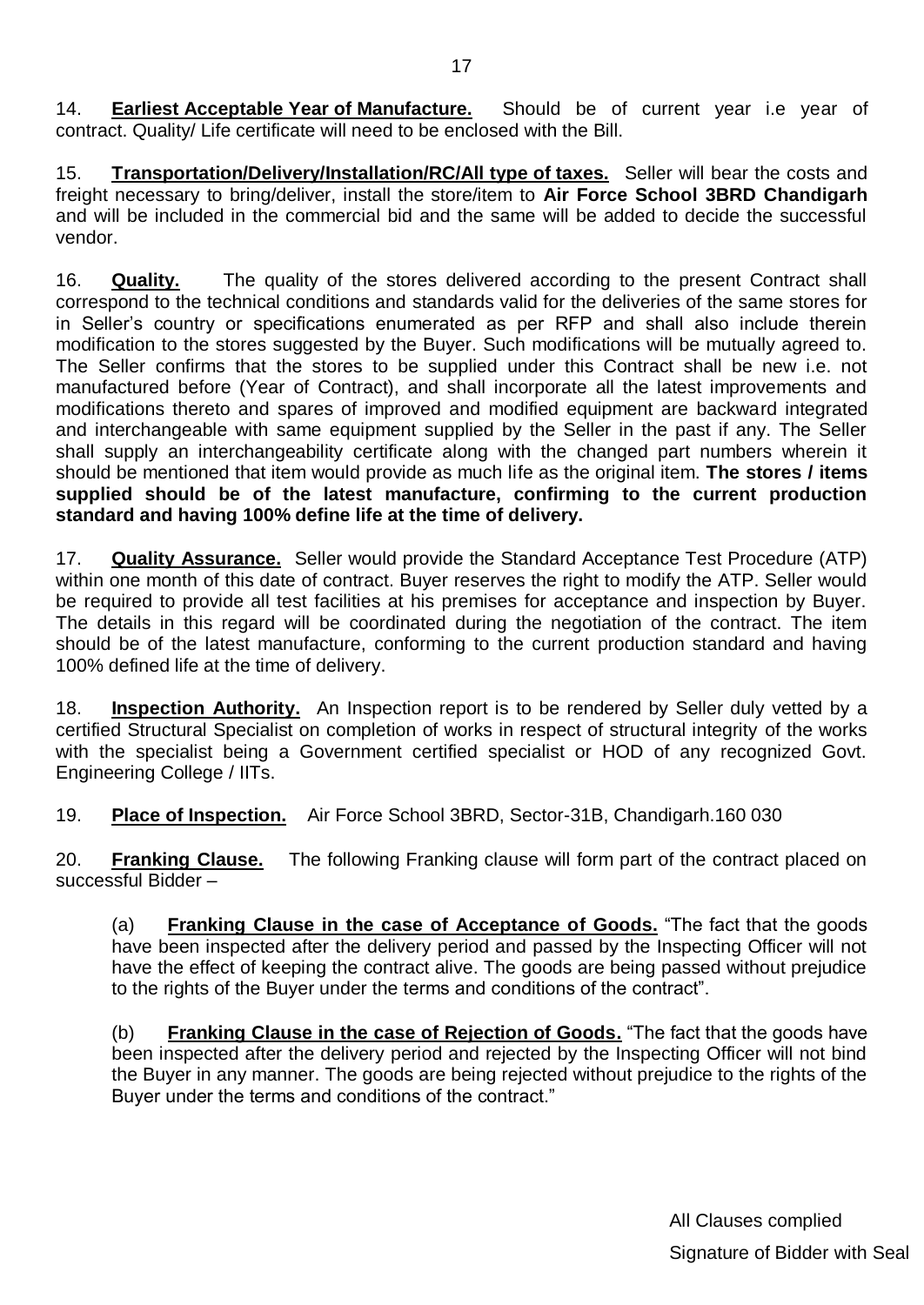21. **Warranty.** The following Warranty will form part of the contract placed on the successful Bidder: -

(a) The Seller warrants that the goods supplied under the contract conform to the technical specifications prescribed and shall perform according to the said technical specifications.

(b) The Seller warrants for a period of **24 months for OEM supplied Bought out Items (BoI)** and also a **Defect Liability Period (DLP) for constructed / fabricated structural items of 24 months** from the date of acceptance of stores or date of installation and commissioning, whichever is later, that the goods / stores supplied under the contract and each components used in the manufacture thereof shall be free from all types of defect / failures.

(c) If within the period of warranty, the goods are reported by the Buyer to have failed to perform as per the specifications, the seller shall either replace the same free of charge, within a maximum period of 10 days of notification of such defect received by the Seller.

(d) The Seller shall collect the defective or rejected goods from the location nominated by the Buyer and deliver the repaired or replaced goods at the same location under Seller"s arrangement.

22. **On-Site Electrical Charges for Fabrication / Installation**. The charges towards electrical power supply (in any) for requisite construction / fabrication at site shall be borne by the contractor as directed by the Buyer.

#### **Part V – Evaluation Criteria & Price Bid issues**

#### 1. **Evaluation criteria.** The broad guidelines for evaluation of Bids will be as follows:

(a) Only those Bids will be evaluated which are found to be fulfilling all the eligibility and qualifying technical requirements of the RFP, both technically and commercially.

(b) In respect of Two-Bid system, the technical Bids forwarded by the Bidders will be evaluated by the Buyer with reference to the technical characteristics of the equipment as mentioned in the RFP. The compliance of Technical Bids would be determined on the basis of the parameters specified in the RFP. The Price Bids of only those Bidders will be opened whose Technical Bids would clear the technical evaluation.

(c) The lowest Bid will be decided upon the lowest price quoted by the particular Bidder as per the Price Format given at Para 2 below.

(d) In case where only indigenous Bidder are competing, all taxes and duties (including those for which exemption certificates are issued) quoted by the Bidders will be considered. **The ultimate cost to the Buyer would be the deciding factor for ranking of Bids**.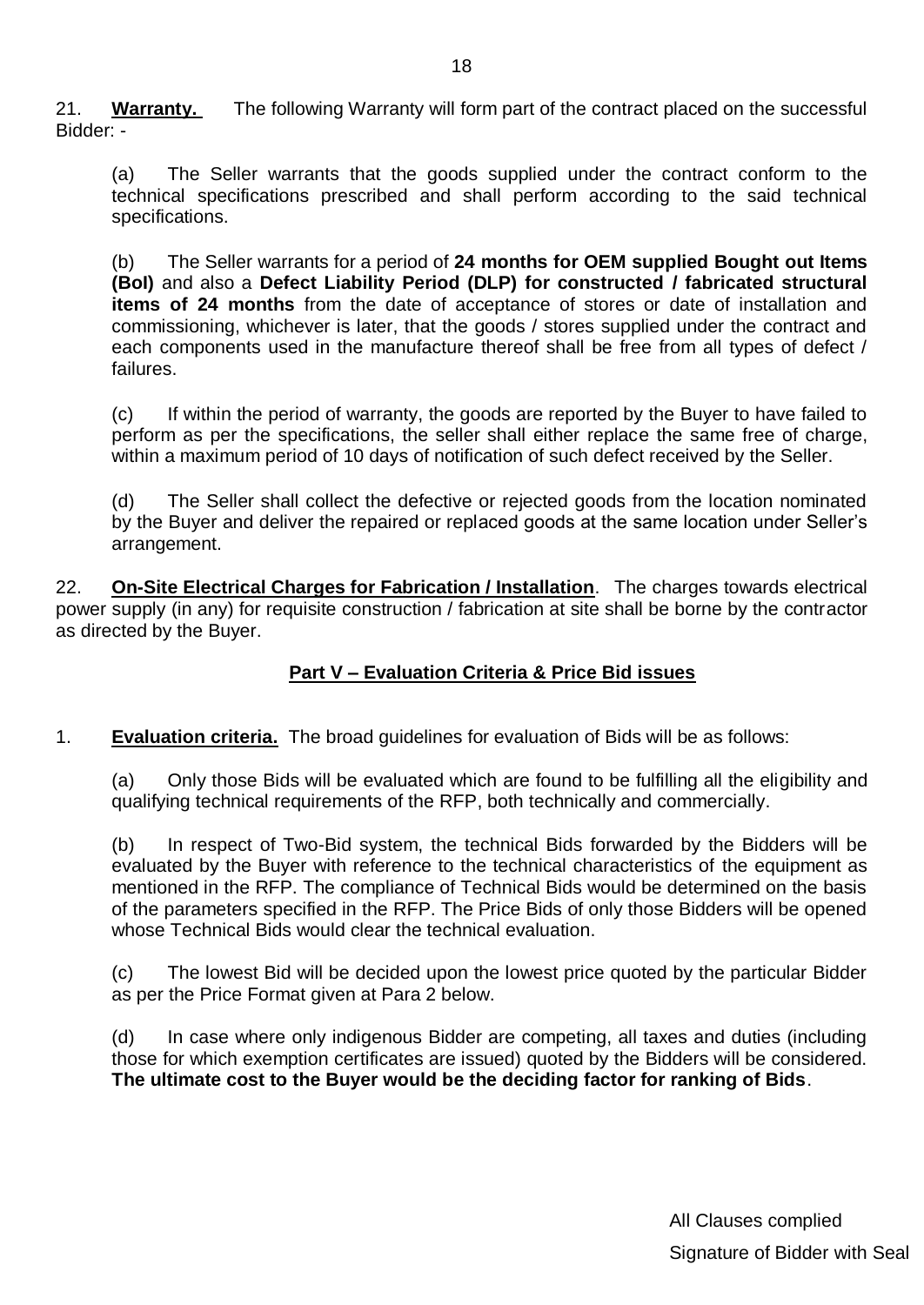(e) The Bidders are required to spell out the rates of Custom Duty, Excise Duty GST, applicable Tax etc, in unambiguous terms; otherwise their offers will be loaded with the maximum rates of duties and taxes for the purpose of comparison of prices. If reimbursement of Customs / Excise Duty / GST is intended as extra, over the quoted prices, the Bidder must specifically say so. In the absence of any such stipulation it will be presumed that the prices quoted are firm and final and no claim on account of such duties will be entertained after the opening of tenders. If a Bidder chooses to quote a price inclusive of any duty and does not confirm inclusive of such duty so included is firm and final, he should clearly indicate the rate of such duty and quantum of excise duty included in the price. Failure to do so may result in ignoring of such offers summarily. If a Bidder is exempted from payment of Customs / Excise Duty / GST or other duty up to any value of supplies from them, they should clearly state that no excise duty will be charges by them up to the limit of exemption which they may have. If any concession is available in regard to rate/quantum of Customs / Excise Duty / GST or other duty, it should be brought out clearly. Stipulations like, excise duty was presently not applicable but the same will be charged if it becomes liable later on, will not be accepted unless in such cases it is clearly stated by a Bidder that excise duty will not be charged by him even if the same becomes applicable later on. In respect of the Bidders who fail to comply with this requirement, their quoted prices shall be loaded with the quantum of excise duty which is normally applicable on the in question for the purpose of comparing their prices with other Bidders. The same logic applies to Customs duty and VAT also.

(f) If there is a discrepancy between the unit price and the total price that is obtained by multiplying the unit price and quantity, the unit price will prevail and the total price will be corrected. If there is a discrepancy between words and figures, the amount in words will prevail for calculation of price.

(g) The Lowest Acceptable Bid will be considered further for placement of contract / Supply Order after complete clarification and price negotiations as decided by the Buyer. The Buyer will have the right to award contracts to different Bidders for being lowest in particular items. The Buyer also reserves the right to do Apportionment of Quantity, if it is convinced that Lowest Bidder is not in a position to supply full quantity in stipulated time.

(h) Any other criteria as applicable to suit a particular case..

2. **Commercial Bid Format :** The Commercial Bid Format is annexed as **Annexure-II** to this this RFP. The Bidders are required to fill up the Commercial Bid correctly with full details. The Commercial Bids is to be separately enclosed along with other supporting documents if any, and **NOT TO BE ENCLOSED IN TECHNICAL BID IN ORDER TO AVOID DISCLOSURE OF PRICE BID BEFORE COMPLETION OF TECHNICAL BIDDING.**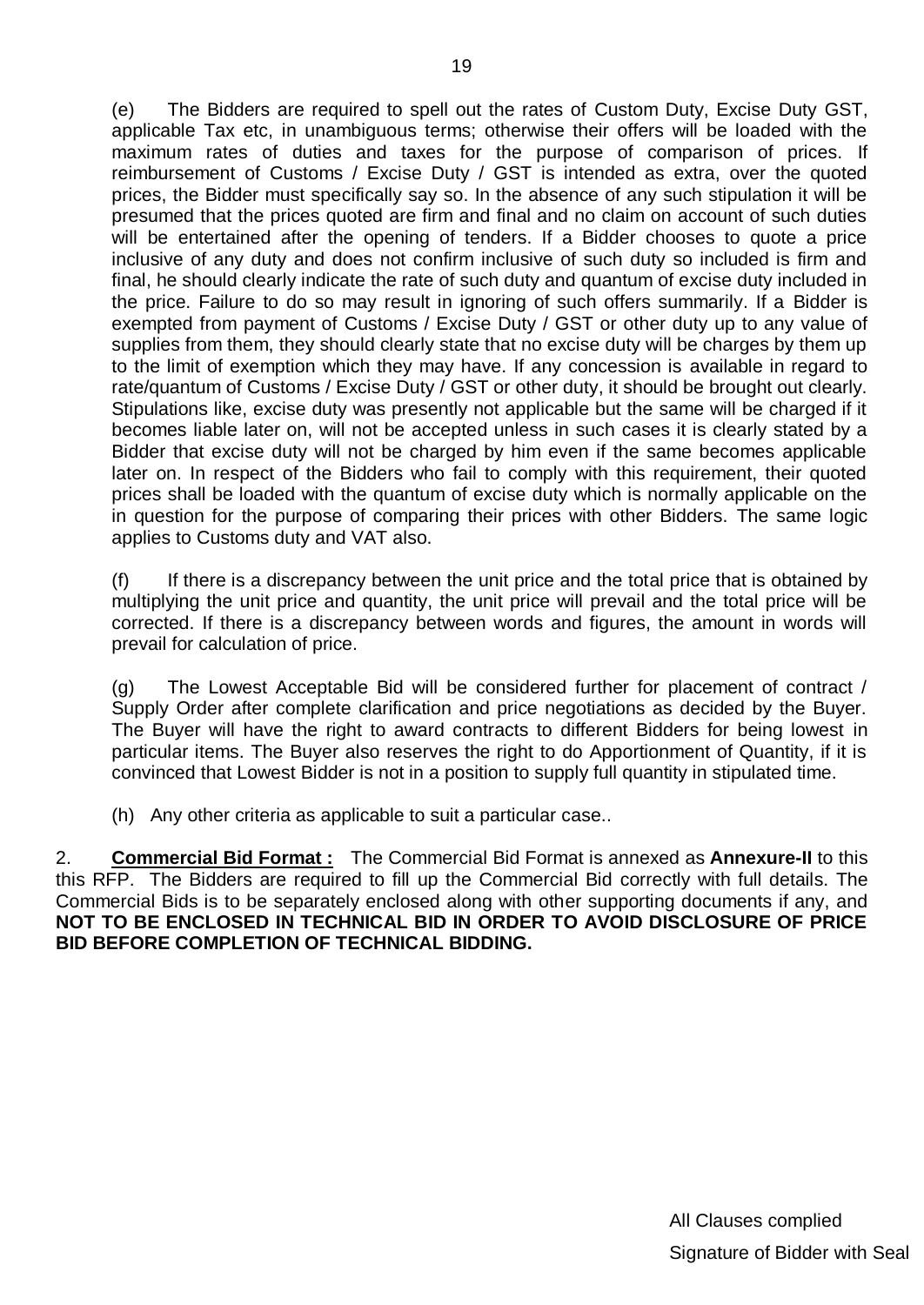#### **FORMAT FOR TECHNICAL BID FOR CONSTRUCTION OF ASSEMBLY STAGE WITH MS SHED AT AF SCHOOL 3 BRD (TO BE SUBMITTED SEPARATELY ALONG WITH RELEVANT DOCUMENTS IF ANY AND SPECIMEN SAMPLE)**

| <b>SI</b>      | Para of RFP                                                                                                                                                                                                                                                                                                                                                                                                                                                                                                                                                                                                                                                                  | <b>Specification</b> | Compliance                                  | In case of non-                                                               |
|----------------|------------------------------------------------------------------------------------------------------------------------------------------------------------------------------------------------------------------------------------------------------------------------------------------------------------------------------------------------------------------------------------------------------------------------------------------------------------------------------------------------------------------------------------------------------------------------------------------------------------------------------------------------------------------------------|----------------------|---------------------------------------------|-------------------------------------------------------------------------------|
| No             | <b>Specifications Item-wise</b>                                                                                                                                                                                                                                                                                                                                                                                                                                                                                                                                                                                                                                              | of item offered      | to RFP Specifications -<br>whether Yes / No | compliance, deviation<br>from RFP to be<br>specified in<br>unambiguous terms. |
| 1.             | Earth Work in excavation in all kind of soils/sandy soils<br>mixed with gravel by mechanical means (Hydraulic<br>excavator)/ manual means over areas/trenches exceeding<br>30 cm in depth, 1.5 m in width as well as 10 Sqm on plan)<br>including refilling in layers not exceeding 20 cm in depth<br>and watering and ramming excluding boulders in<br>foundation, plinth and under floors, roads, pathways and<br>disposal of excavated earth within site complex i.e within<br>500 metre of site, disposed earth to be levelled and neatly<br>dressed. [6528 cft)                                                                                                         |                      |                                             |                                                                               |
| $\overline{2}$ | Filling with approved selected earth brought from<br>outside the premises including all lead and lifts, cost of soil<br>, ty, excavation, transportation, filling layers not exceeding<br>20 cm in depth, breaking clods, watering to OMC, rolling<br>each layer by mechanical means like sheep foot rollers,<br>road rollers of adequate capacity, vibrators, compactors<br>etc. as directed and consolidating each layer at optimum<br>moisture content, carrying out necessary tests for<br>consolidation all as per specification to obtain 95% of the<br>laboratory density etc. complete as per specifications and<br>as directed by Engineer-in-Charge. (6756.75 cft) |                      |                                             |                                                                               |
| 3.             | PCC 1:5:10 foundation and stage Area (853.15 cft)                                                                                                                                                                                                                                                                                                                                                                                                                                                                                                                                                                                                                            |                      |                                             |                                                                               |
| 4.             | Plinth Beam, Foundation and Pedestal. Providing and<br>laying in position machine batched and machine mixed<br>design mix cement concrete for reinforcement cement<br>concrete work confirming to IS 456-2000, using fly ash<br>confirming to grade I of IS 3812 (Part-1) and cement<br>content as per approved design mix, including pumping of<br>concrete to site of laying and melamine based<br>superplasticizer of approved make as per direction of<br>Engineer-in-charge. M-25 in foundation (2104.35 cft)                                                                                                                                                           |                      |                                             |                                                                               |
| 5.             | <b>Centering &amp; Shuttering</b> with approved good quality ply<br>material or 3mm thick steel plate for structural concrete<br>work including strutting, propping, bracing, bolting,<br>wedging, casing, striking, removal of form etc. complete for<br>any size, section, thickness, Props shall consist of well-<br>designed steel pipes adequately braced (wooden ballies as<br>props shall not be permitted). The item to include centering<br>and shuttering upto height of 5.00 metres and all levels.<br>$(2100 \text{ sqft})$                                                                                                                                      |                      |                                             |                                                                               |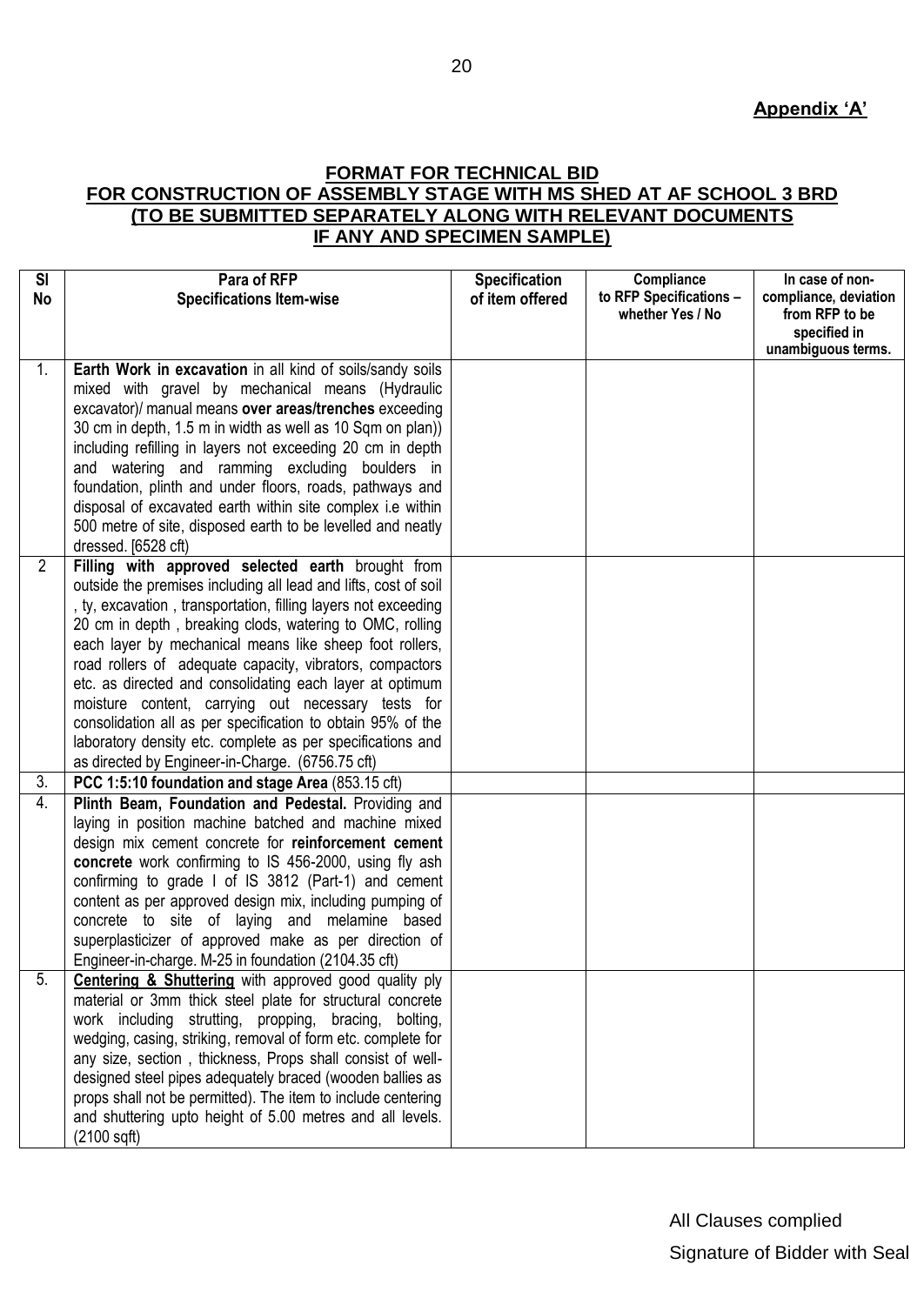| <b>SI</b> | Para of RFP                                                                                                          | <b>Specification</b> | Compliance                          | In case of non-                |
|-----------|----------------------------------------------------------------------------------------------------------------------|----------------------|-------------------------------------|--------------------------------|
| No        | <b>Specifications Item-wise</b>                                                                                      | of item offered      | to RFP                              | compliance, deviation          |
|           |                                                                                                                      |                      | Specifications-<br>whether Yes / No | from RFP to be<br>specified in |
|           |                                                                                                                      |                      |                                     | unambiguous terms.             |
| 6.        | Steel reinforcement in Foundations, raft slabs, raft                                                                 |                      |                                     |                                |
|           | beams, footings and mass concrete. (5363.68 Kgs)                                                                     |                      |                                     |                                |
| 7.        | Brick Work for Stage Foundation (320.63 cft) &                                                                       |                      |                                     |                                |
|           | Superstructure (393.75) : Providing and laying brick                                                                 |                      |                                     |                                |
|           | work 230 mm thick with 1 <sup>st</sup> class bricks in super structure                                               |                      |                                     |                                |
|           | in all shapes and designs incl steps in 1:6 cement mortar                                                            |                      |                                     |                                |
|           | (1 cement : 6 sand, 50% coarse and 50% fine) including                                                               |                      |                                     |                                |
| 8.        | racking out joints, curing and scaffolding etc. complete.<br>Providing and applying on external surfaces 18 mm thick |                      |                                     |                                |
|           | cement plaster in two coats under layer 12 mm thick                                                                  |                      |                                     |                                |
|           | cement plaster 1:5 (1 cement: 5 coarse sand) mix with                                                                |                      |                                     |                                |
|           | approved waterproofing compound added in proportion                                                                  |                      |                                     |                                |
|           | as recommended by the manufacturer with a top layer of                                                               |                      |                                     |                                |
|           | 6 mm thick cement plaster 1:6 (1 cement: 3 fine sand: 3                                                              |                      |                                     |                                |
|           | coarse sand) including racking, joints, hacking, curing                                                              |                      |                                     |                                |
|           | scaffolding etc. complete i.e. making grooves, bands,                                                                |                      |                                     |                                |
|           | drip coarse whenever required etc. all complete. (525 sft)                                                           |                      |                                     |                                |
| 9.        | Brick Blast 40 to 63 mm for Subbase below RCC (250                                                                   |                      |                                     |                                |
|           | cft)                                                                                                                 |                      |                                     |                                |
| 10.       | Kota stone slabs flooring (grey) 20-25mm (1000 sft)                                                                  |                      |                                     |                                |
|           | Anti-skid outdoor chequered tiles 50 sft and SS Railing                                                              |                      |                                     |                                |
|           | for staircase and ramp.                                                                                              |                      |                                     |                                |
| 11.       | Supplying, fabricating and fixing in position M.S. inserts                                                           |                      |                                     |                                |
|           | (Bowstring Truss), fabricated from bolts, nuts, angles,                                                              |                      |                                     |                                |
|           | holding down bolts, anchor plates, cleats, splicing or the                                                           |                      |                                     |                                |
|           | like. - Includes cutting, bending, drilling and bolting etc.                                                         |                      |                                     |                                |
|           | with all tools, tackles and labour as per drawing and                                                                |                      |                                     |                                |
|           | design including providing and applying a coat of zinc<br>chromate primer, or approved quality and making good       |                      |                                     |                                |
|           | the concrete surfaces, including .6 mm GI Pre-coated                                                                 |                      |                                     |                                |
|           | Profile Sheets and .5mm sheets for valley gutter for rain                                                            |                      |                                     |                                |
|           | water drainage and PVC pipes. (110' x 75'=8250 sft)                                                                  |                      |                                     |                                |
| 12.       | Electrical work and fixtures (as applicable) 2 mm wiring                                                             |                      |                                     |                                |
|           | routed through PVC Pipes for shed and concealed wiring                                                               |                      |                                     |                                |
|           | in assembly stage and good quality modular sockets &                                                                 |                      |                                     |                                |
|           | switches and LED Lighting. (As required)                                                                             |                      |                                     |                                |
| 13.       | Warranty / DLP - 24 Months                                                                                           |                      |                                     |                                |

Signature of supplier with Seal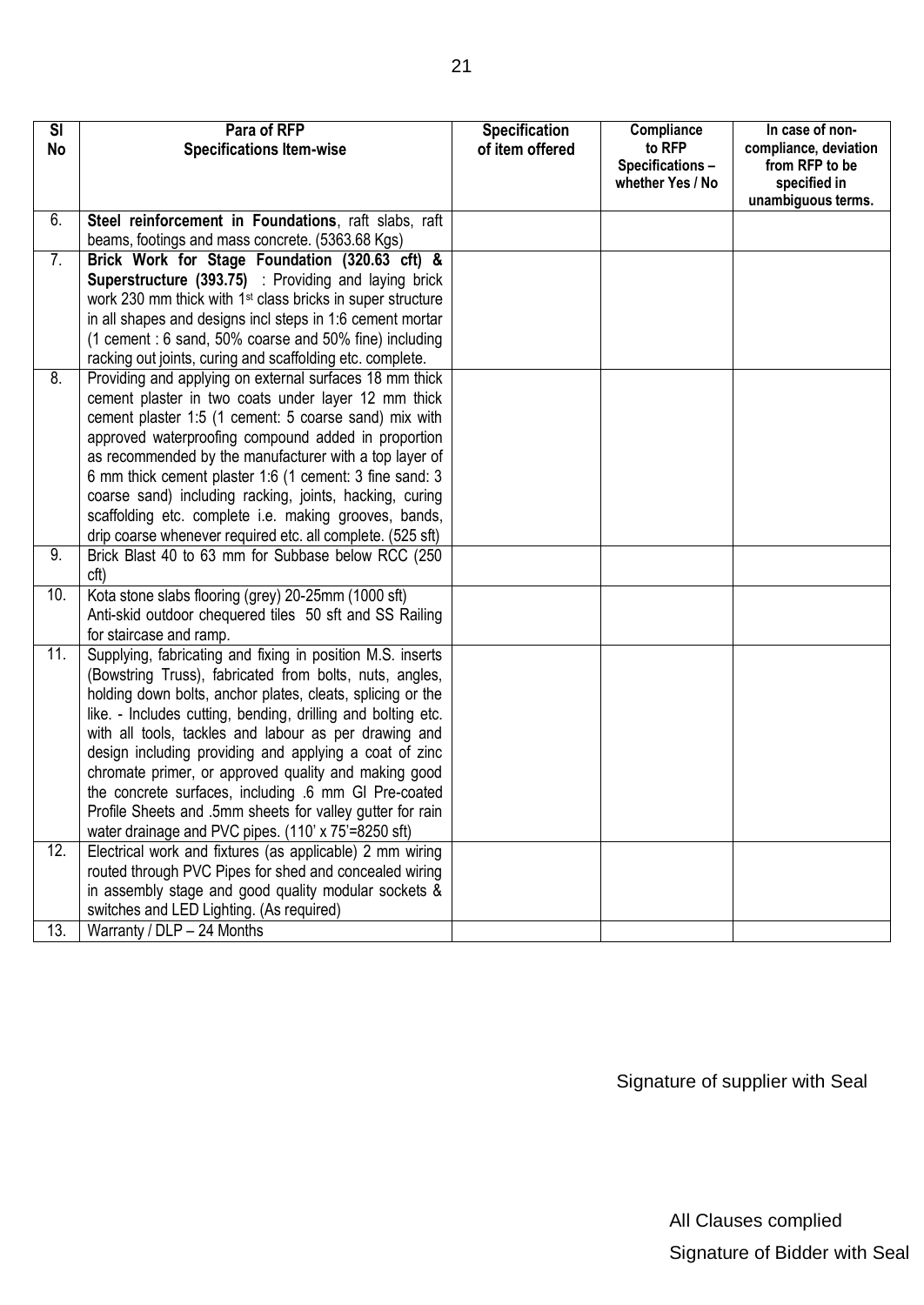#### **Appendix-"B"**

#### **FORMAT FOR COMMERCIAL BID FOR CONSTRUCTION ASSEMBLY STAGE WITH MS SHED AT AIR FORCE SCHOOL 3 BRD CHANDIGARH (To be sealed in a separate cover i.e. other than sealed cover of Technical Bid)**

Tenderer …………………………….......................................................................................... Vendor"s GST Registration No…………………........................................................................ Quotation No.\_\_\_\_\_\_\_\_\_\_\_\_\_\_\_\_\_\_\_\_\_\_\_\_\_\_\_\_\_\_\_\_\_\_\_\_\_\_\_\_\_\_\_\_ Dated\_\_\_\_\_\_\_\_\_\_\_\_

## 1. **Basic Cost of the item / items and Details of items offered**

| SI<br>No | <b>Description</b>                                                                                                                                                                                                                                                                                                                                                                                                                                                                                                                                                                                                                                                   | <b>Nos</b>                       |                          | B                             | Н                         | Qty                             | Rate<br>(in Rs) | Amount |
|----------|----------------------------------------------------------------------------------------------------------------------------------------------------------------------------------------------------------------------------------------------------------------------------------------------------------------------------------------------------------------------------------------------------------------------------------------------------------------------------------------------------------------------------------------------------------------------------------------------------------------------------------------------------------------------|----------------------------------|--------------------------|-------------------------------|---------------------------|---------------------------------|-----------------|--------|
| a        | Earth Work in excavation in all kind of soils/sandy<br>soils mixed with gravel by mechanical means<br>(Hydraulic excavator)/ manual means<br>over<br>areas/trenches exceeding 30 cm in depth, 1.5 m in<br>width as well as 10 Sqm on plan)) including refilling<br>in layers not exceeding 20 cm in depth and watering<br>and ramming excluding boulders in foundation,<br>plinth and under floors, roads, pathways and<br>disposal of excavated earth within site complex i.e<br>within 500 metre of site, disposed earth to be<br>levelled and neatly dressed.                                                                                                     | 16                               | 8'                       | 8.5'                          | 6'                        | 6528.00<br>cft                  |                 |        |
| b        | Filling with approved selected earth brought from<br>outside the premises including all lead and lifts, cost<br>of soil, ty, excavation, transportation, filling layers<br>not exceeding 20 cm in depth, breaking clods,<br>watering to OMC, rolling each layer by mechanical<br>means like sheep foot rollers, road rollers of<br>adequate capacity, vibrators, compactors etc. as<br>directed and consolidating each layer at optimum<br>moisture content, carrying out necessary tests for<br>consolidation all as per specification to obtain 95%<br>of the laboratory density etc. complete as per<br>specifications and as directed by Engineer-in-<br>Charge. | 1                                | 58.5'                    | 38.5'                         | 3'                        | 6756.75<br>cft                  |                 |        |
|          |                                                                                                                                                                                                                                                                                                                                                                                                                                                                                                                                                                                                                                                                      | 16<br>$\overline{2}$             | 7'                       | 7.5'                          | 0.5'                      | 420.00 cft                      |                 |        |
| C        | PCC 1:5:10 foundation and stage Area                                                                                                                                                                                                                                                                                                                                                                                                                                                                                                                                                                                                                                 |                                  | 110'                     | 1.5'                          | 0.33'                     | 108.90 cft                      |                 |        |
|          | Stage                                                                                                                                                                                                                                                                                                                                                                                                                                                                                                                                                                                                                                                                | $\overline{2}$<br>1              | 75'<br>40'               | 1.5'<br>25'                   | 0.33'<br>$\overline{.25}$ | 74.25 cft<br>250 cft            |                 |        |
|          |                                                                                                                                                                                                                                                                                                                                                                                                                                                                                                                                                                                                                                                                      |                                  |                          |                               | <b>Total</b>              | 853.15 cft                      |                 |        |
|          | Providing and laying in position machine batched and machine mixed design mix cement concrete for reinforcement<br>cement concrete work confirming to IS 456-2000, using fly ash confirming to grade I of IS 3812 (Part-1) and cement<br>content as per approved design mix, including cost of pumping of concrete to site of laying and melamine based<br>superplasticizer of approved make but excluding the cost of centering and shuttering, reinforcement as per direction of<br>Engineer-in-charge. M-25 in foundation                                                                                                                                         |                                  |                          |                               |                           |                                 |                 |        |
| d        | <b>Plinth Beam</b>                                                                                                                                                                                                                                                                                                                                                                                                                                                                                                                                                                                                                                                   | $\overline{2}$<br>$\overline{2}$ | 110'<br>$\overline{75'}$ | 1'<br>$\overline{\mathbf{1}}$ | 1.5'<br>1.5'              | $\overline{330}$ cft<br>225 cft |                 |        |
|          |                                                                                                                                                                                                                                                                                                                                                                                                                                                                                                                                                                                                                                                                      | 1                                | 40'                      | 25'                           | 0.33'                     | 330cft                          |                 |        |
|          |                                                                                                                                                                                                                                                                                                                                                                                                                                                                                                                                                                                                                                                                      | 16                               | $\overline{7}$           | 7'                            | 1'                        | 784 cft                         |                 |        |
|          | <b>Foundation</b>                                                                                                                                                                                                                                                                                                                                                                                                                                                                                                                                                                                                                                                    | 16                               | $\overline{7}$           | 7'                            | 0.15'                     | 117.6 cft                       |                 |        |
|          | Pedestal                                                                                                                                                                                                                                                                                                                                                                                                                                                                                                                                                                                                                                                             | 16                               | $2^{\prime}$             | $\overline{2}$                | $\overline{3.5'}$         | 224 cft                         |                 |        |
|          |                                                                                                                                                                                                                                                                                                                                                                                                                                                                                                                                                                                                                                                                      |                                  |                          |                               | <b>Total</b>              | 2104.35                         |                 |        |

All Clauses complied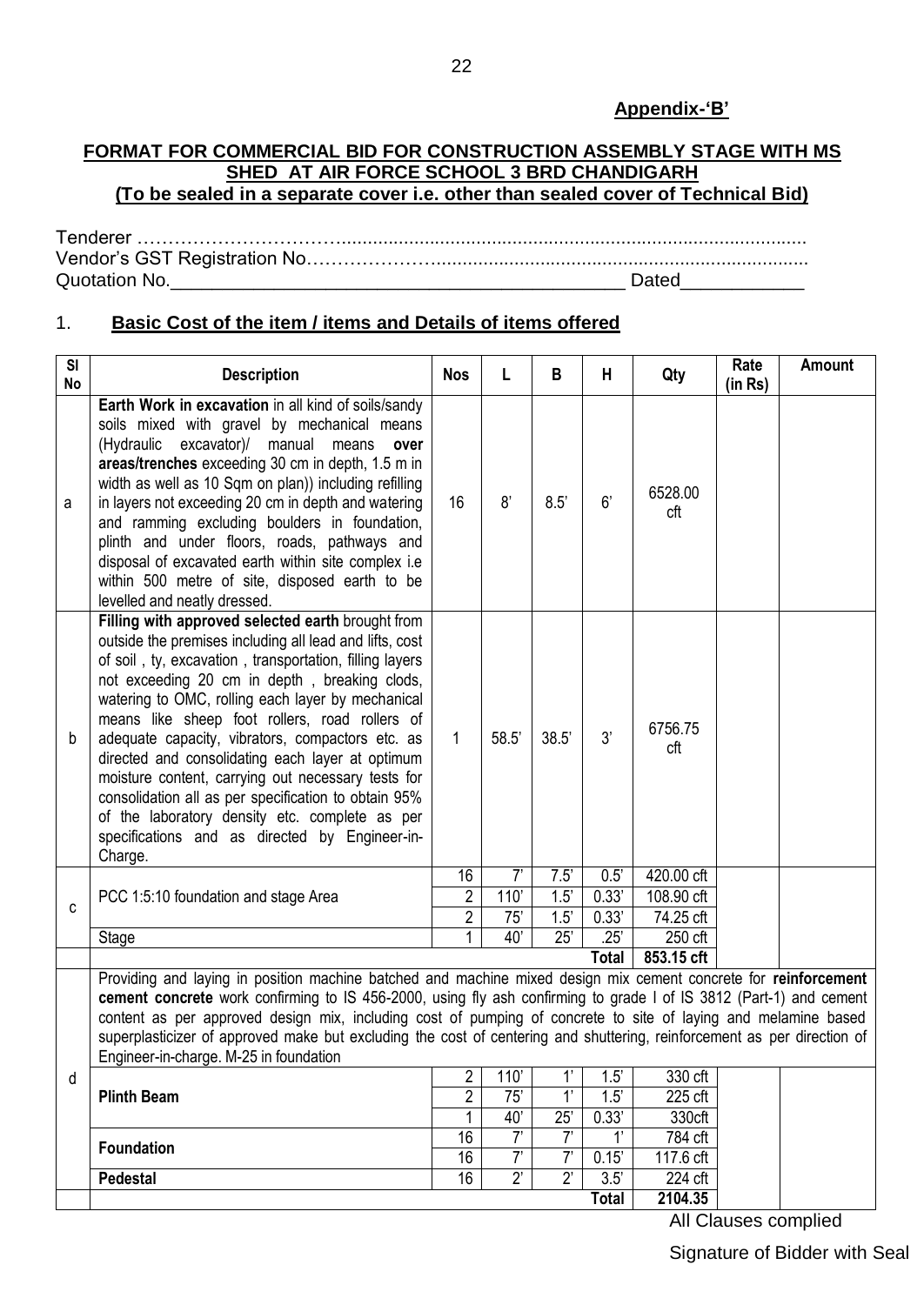| $\overline{\mathsf{SI}}$ | <b>Description</b>                                                                                                                                                                                                                                                                                                                                                                                                                                                                                                                                                                                                                                                                     | <b>Nos</b>                       |                                      | B                                     | Н                                                | Qty                                                                                  |  |
|--------------------------|----------------------------------------------------------------------------------------------------------------------------------------------------------------------------------------------------------------------------------------------------------------------------------------------------------------------------------------------------------------------------------------------------------------------------------------------------------------------------------------------------------------------------------------------------------------------------------------------------------------------------------------------------------------------------------------|----------------------------------|--------------------------------------|---------------------------------------|--------------------------------------------------|--------------------------------------------------------------------------------------|--|
| No<br>е                  | Centering & Shuttering with approved good quality ply material or 3 mm thick steel<br>plate for structural concrete work including strutting, propping, bracing, bolting,<br>wedging, casing, striking, removal of form etc. complete for any size, section,<br>thickness, Props shall consist of well-designed steel pipes adequately braced<br>(wooden ballies as props shall not be permitted). The item to include centering and<br>shuttering upto height of 5.00 metres and all levels.<br>Steel reinforcement in Foundations, raft slabs, raft beams, footings and mass                                                                                                         |                                  |                                      |                                       |                                                  |                                                                                      |  |
| f                        | concrete.<br>Brick Work for Stage Foundation & Superstructure :<br>Providing and laying brick work 230 mm thick with<br>1 <sup>st</sup> class bricks in super structure in all shapes and<br>designs incl steps in 1:6 cement mortar (1 cement :<br>6 sand, 50% coarse and 50% fine) including racking<br>out joints, curing and scaffolding etc. complete.                                                                                                                                                                                                                                                                                                                            | 1<br>$\mathbf{1}$<br>1<br>1<br>1 | 150'<br>150'<br>150'<br>150'<br>150' | 3'<br>2.25'<br>1.5'<br>0.75'<br>0.75' | 0.15'<br>0.15'<br>0.15'<br>1.5'<br>Total<br>3.5' | Kgs<br>67.50 cft<br>50.63 cft<br>33.75 cft<br>168.75 cft<br>320.63 cft<br>393.75 cft |  |
| g                        | Providing and applying on external surfaces 18 mm<br>thick cement plaster in two coats under layer 12 mm<br>thick cement plaster 1:5 (1 cement: 5 coarse sand)<br>mix with approved waterproofing compound added<br>in proportion as recommended by the manufacturer<br>with a top layer of 6 mm thick cement plaster 1:6 (1<br>cement: 3 fine sand: 3 coarse sand) including<br>racking, joints, hacking, curing scaffolding etc.<br>complete i.e. making grooves, bands, drip coarse<br>whenever required etc. all complete.                                                                                                                                                         | 1                                | 150'                                 |                                       | 3.5'                                             | 525 sft                                                                              |  |
| h                        | Brick Blast 40 to 63 mm for Subbase below RCC                                                                                                                                                                                                                                                                                                                                                                                                                                                                                                                                                                                                                                          | 1                                | 40'                                  | 25'                                   | 0.25'                                            | 250 cft                                                                              |  |
|                          | Kota stone Slab flooring on stage.                                                                                                                                                                                                                                                                                                                                                                                                                                                                                                                                                                                                                                                     | 1                                | 40'                                  | 25'                                   |                                                  | 1000 sft                                                                             |  |
| k                        | Antiskid outdoor chequered tiles (staircase & ramp)                                                                                                                                                                                                                                                                                                                                                                                                                                                                                                                                                                                                                                    |                                  |                                      |                                       |                                                  |                                                                                      |  |
|                          | SS Railing for staircase and ramp                                                                                                                                                                                                                                                                                                                                                                                                                                                                                                                                                                                                                                                      |                                  |                                      |                                       |                                                  |                                                                                      |  |
| m                        | Supplying, fabricating and fixing in position M.S.<br>inserts (Bowstring Truss), fabricated from bolts,<br>nuts, angles, holding down bolts, anchor plates,<br>cleats, splicing or the like. - Includes cutting,<br>bending, drilling and bolting etc. with all tools,<br>tackles and labour as per drawing and design.<br>Providing and applying a coat of zinc chromate<br>primer, or approved quality and making good the<br>concrete surfaces, if required including .5 mm GI<br>Pre-coated Profile Sheets / Rain water Gutter<br>Electrical work and fixtures (as applicable) 2 mm<br>wiring routed through PVC Pipes for shed and<br>concealed wiring in assembly stage and good | 1<br>As                          | 110'                                 | 75'                                   |                                                  | 8250 sft                                                                             |  |
| n                        | quality modular sockets & switches and LED<br>lighting.                                                                                                                                                                                                                                                                                                                                                                                                                                                                                                                                                                                                                                | regd                             |                                      |                                       |                                                  |                                                                                      |  |
|                          | <b>Total of Basic Price</b>                                                                                                                                                                                                                                                                                                                                                                                                                                                                                                                                                                                                                                                            |                                  |                                      |                                       |                                                  |                                                                                      |  |

# 2. Installation / Commissioning Charges in the contract of the contract of the contract of the contract of the contract of the contract of the contract of the contract of the contract of the contract of the contract of the

3. Any other item(s) (………………………………………………….) : Rs……………………...

4. Any other Charges / contingencies / escalations : Rs..........................

All Clauses complied

Signature of Bidder with Seal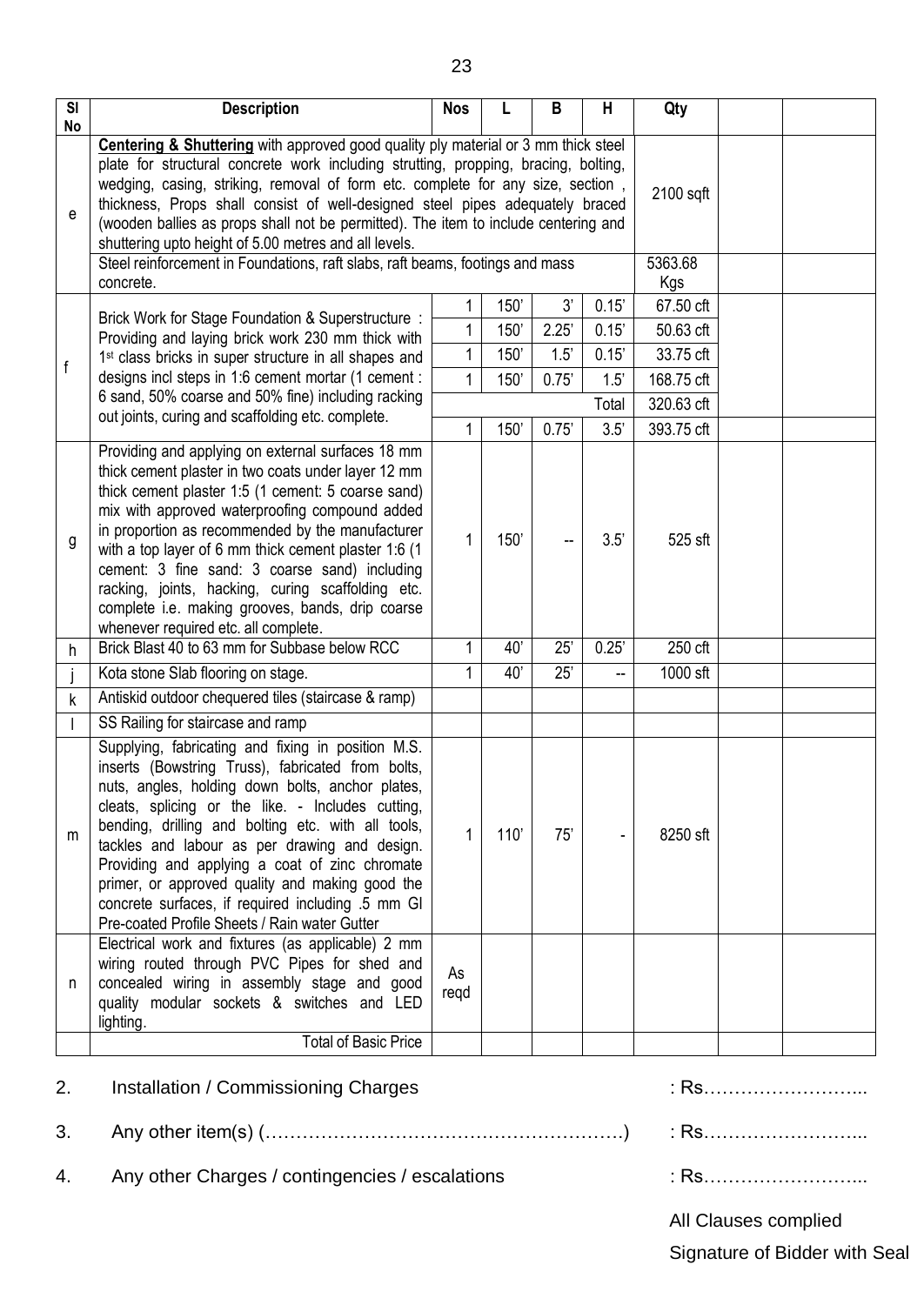| 5. |                          | Is Excise Duty extra? If yes, mention the following :-                                                                                                                                                    | Yes/No   |
|----|--------------------------|-----------------------------------------------------------------------------------------------------------------------------------------------------------------------------------------------------------|----------|
|    | (a)<br>(b)<br>(c)<br>(d) | Total value of items on which Excise Duty is leviable.<br>Rate of Excise duty (item-wise if different ED is applicable)<br>Surcharge on Excise duty, if applicable?<br>Total value of excise duty payable |          |
| 6. |                          | Is GST extra? If yes, then mention the following :-                                                                                                                                                       | Yes / No |
|    | (a)<br>(b)<br>(c)        | Total value on which GST is leviable.<br>Rate of GST<br><b>Total Value of GST</b>                                                                                                                         | : Rs     |
| 7. |                          | Is Service Charges Extra? If yes, then mention the following: -                                                                                                                                           | Yes / No |
|    | (a)<br>(b)<br>(c)        | Total value of Services on which Service Charge is leviable<br>Rate of Service Charge leviable<br>Total value of Service Charges leviable                                                                 |          |
| 8. |                          | Any other Taxes / Duties / Overheads / Other Cost                                                                                                                                                         |          |
| 9. |                          | <b>Grand Total</b>                                                                                                                                                                                        |          |
|    |                          |                                                                                                                                                                                                           |          |

Signature of supplier with Seal